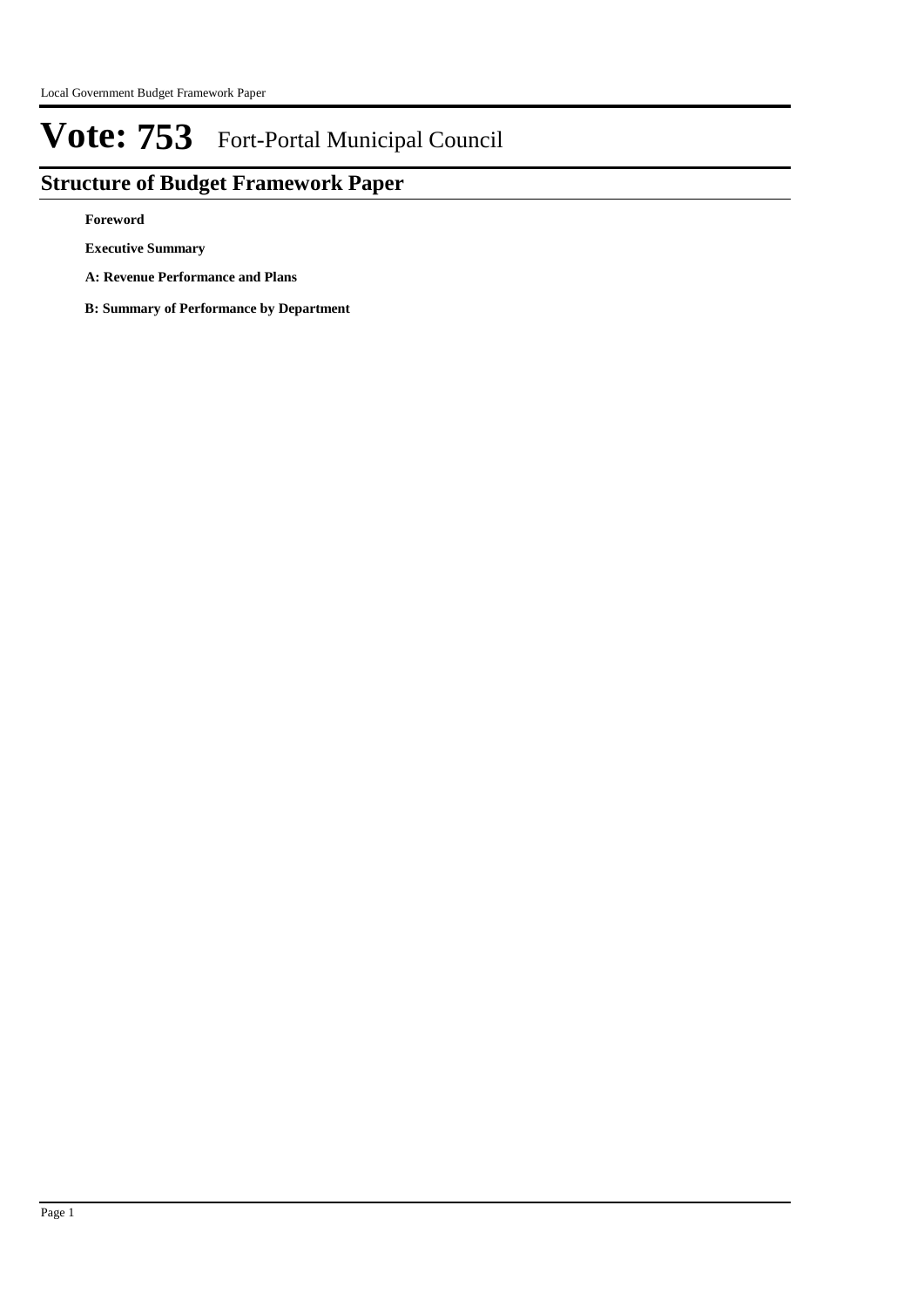### **Foreword**

The Local Governments Act, CAP 243 (as amended) devolves planning powers to Local Councils in their areas of jurisdiction. The Local Government Planning cycle (First budget call circular 2016/17) also requires every Local Governments votes to prepare a Budget Framework Paper. It is in accordance with these requirements that this Budget Framework Paper has been prepared. This looks at the performance of the first half of the Budget of the current Financial Year and sets objectives and strategies for the following financial Year and Medium Term. I am happy to note that this Document is a product of a wide consultative and participatory process which involved Central Government Ministries, Agencies and Authorities, Lower Local Councils, Development Partners, civil Society Organizations and various Non Government Organizations operating in the Municipality. This participatory process started with ward meetings, Divisions budget conferences and the consequent Municipal conference held on 4th November 2015 at East Division Council Hall. This solicited for Ideas, opinions, proposals and priorities that have been incorporated into this BFP. The Fort Portal Municipal Council BFP for Financial Year 2016/17 is an overview of policies and objectives that Council intends to undertake to deliver better services to the public. Our mandate is to ensure that public infrastructure like roads, schools, clinics, green spaces, water sources, markets etc are not only constructed or reconstructed but are also maintained in proper functioning condition. During this coming Financial year, the council will prioritize Infrastructure development, Strengthen revenue mobilization to meet the development aspirations, Continue with the Town beautification, strengthen governance and accountability, strengthen Both Physical and economic planning in the preparation for the city status on our door way, and ensure quality social services are delivered to the population in order to keep a health, vibrant and happy population to enjoy the fruits of the city. As this is our second year of the implementation of the Municipal second five year development plan, all efforts are going to be put on the projects therein enshrined. Last but not least I would like to extend my sincere thanks to all those who participated in producing this document. I would also like to implore all my technical staff and development partners to use this document as a guide during the coming year budget preparation and finalization by holding a coherent link to this vital document

**Asaba Ruyonga, MAYOR FORT-PORTAL MUNICIPAL COUNCIL**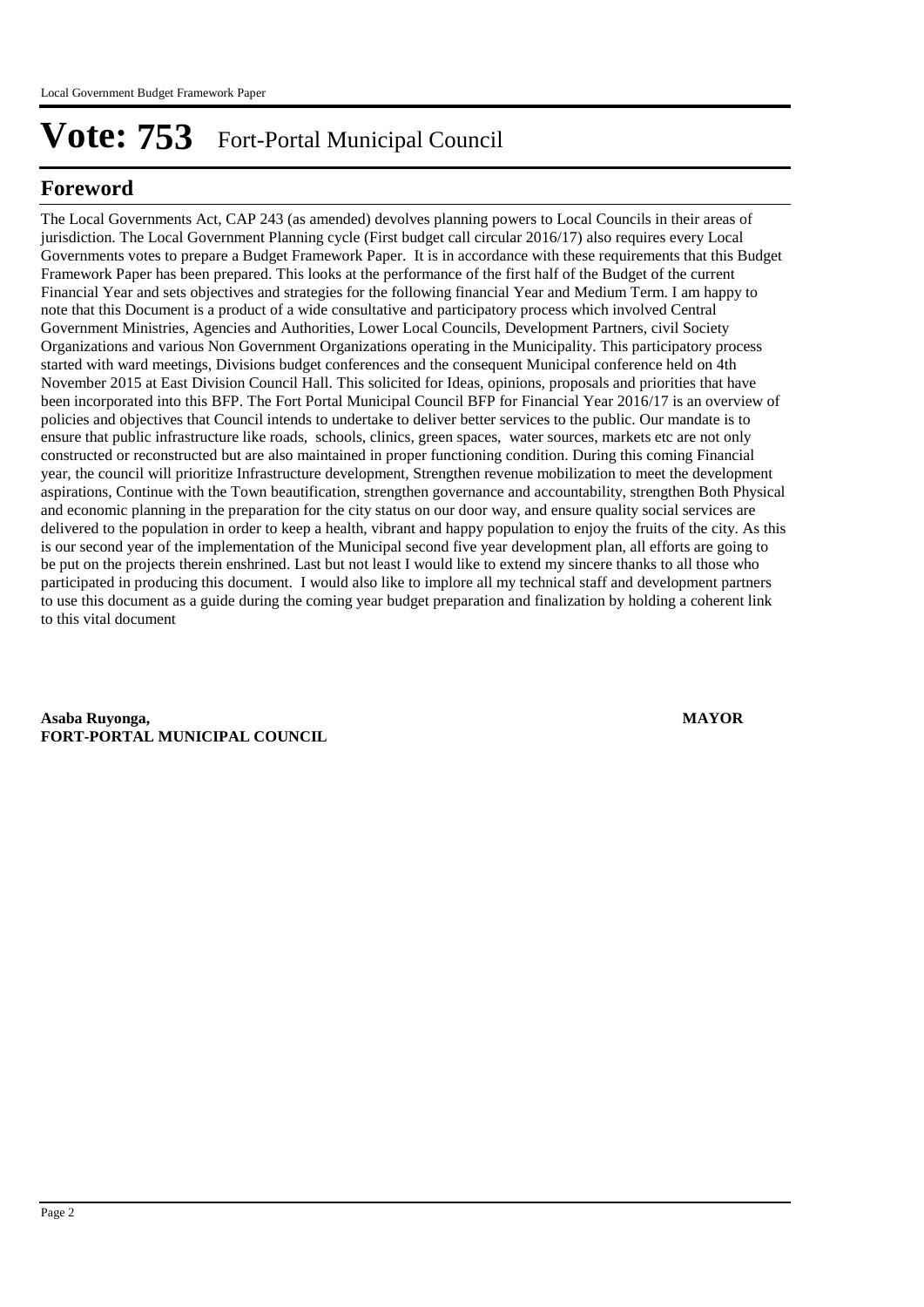### **Executive Summary**

#### **Revenue Performance and Plans**

|                                        | 2015/16                | 2016/17                |                        |
|----------------------------------------|------------------------|------------------------|------------------------|
|                                        | <b>Approved Budget</b> | <b>Receipts by End</b> | <b>Proposed Budget</b> |
| UShs $000's$                           |                        | <b>September</b>       |                        |
| 1. Locally Raised Revenues             | 2,685,233              | 376,359                | 2,685,234              |
| 2a. Discretionary Government Transfers | 4,133,599              | 1,129,320              | 4,039,523              |
| 2b. Conditional Government Transfers   | 5,155,655              | 1,284,343              | 4,820,694              |
| 2c. Other Government Transfers         | 1,001,625              | 246,750                | 989,605                |
| 4. Donor Funding                       | 80,549                 | 10,828                 | 22,708                 |
| <b>Total Revenues</b>                  | 13,056,660             | 3,047,600              | 12,557,765             |

#### *Revenue Performance in the first quarter of 2015/16*

 The Council realized 39% of its annual budget in the first quarter. This seemingly high performance is due to USMID grant that remained on account of UGX 3,421,188,865 which all has been realized in the first quarter. Local revenue performance was only 14% of the annual budget due to late start of revenue collection as the council was still working on the revenue registers and LST deductions not yet remitted.The Central government transfers were on target. The donor performed at only 13%.

#### *Planned Revenues for 2016/17*

For the FY 2016/17 the council budget is UGX 12,557,765,000 below the current year's by 23.9%. This decrease is due to reduction in central government transfers and balances carried forwad considered in the current budget but now leftout. The central government transfers will constitute 78%, Locally raised revenues 21% and the Development parterners only 1%. The council is intending to intensify its local revenue collection especially after completion of the current ongoing property evaluation

#### **Expenditure Performance and Plans**

|                            | 2015/16                |                                                    | 2016/17                |  |
|----------------------------|------------------------|----------------------------------------------------|------------------------|--|
| UShs $000's$               | <b>Approved Budget</b> | <b>Actual</b><br><b>Expenditure by</b><br>end Sept | <b>Proposed Budget</b> |  |
| 1a Administration          | 1,499,619              | 248,995                                            | 1,918,168              |  |
| 2 Finance                  | 760,839                | 137,195                                            | 611,914                |  |
| 3 Statutory Bodies         | 685,304                | 110,249                                            | 456,358                |  |
| 4 Production and Marketing | 93,680                 | 7,133                                              | 93,284                 |  |
| 5 Health                   | 957,554                | 229,380                                            | 923,561                |  |
| 6 Education                | 4,463,770              | 1,051,664                                          | 4,133,993              |  |
| 7a Roads and Engineering   | 7,138,202              | 65,695                                             | 3,967,622              |  |
| 7b Water                   | $\theta$               | $\Omega$                                           | $\Omega$               |  |
| 8 Natural Resources        | 557,595                | 21,665                                             | 166,567                |  |
| 9 Community Based Services | 185,242                | 18,013                                             | 141,975                |  |
| 10 Planning                | 103,875                | 31,426                                             | 93,162                 |  |
| 11 Internal Audit          | 50,361                 | 8,155                                              | 51,161                 |  |
| <b>Grand Total</b>         | 16,496,042             | 1,929,573                                          | 12,557,765             |  |
| Wage Rec't:                | 4,490,229              | 1,076,130                                          | 4,493,451              |  |
| Non Wage Rec't:            | 5,051,491              | 713,397                                            | 4,946,672              |  |
| Domestic Dev't             | 6,873,774              | 129,217                                            | 3,094,933              |  |
| Donor Dev't                | 80,549                 | 10,828                                             | 22,708                 |  |

#### *Expenditure Performance in the first quarter of 2015/16*

Out of the total receipts in the first quarter of the Fy amounting to UGX 6,486,982,000 only 29% was spent. This was basically on wages and recurrent operations including money for the institions like schools, Health facilities and tertiary institutions. Other Money remained unspent especially USMID and other development grants as works are still going on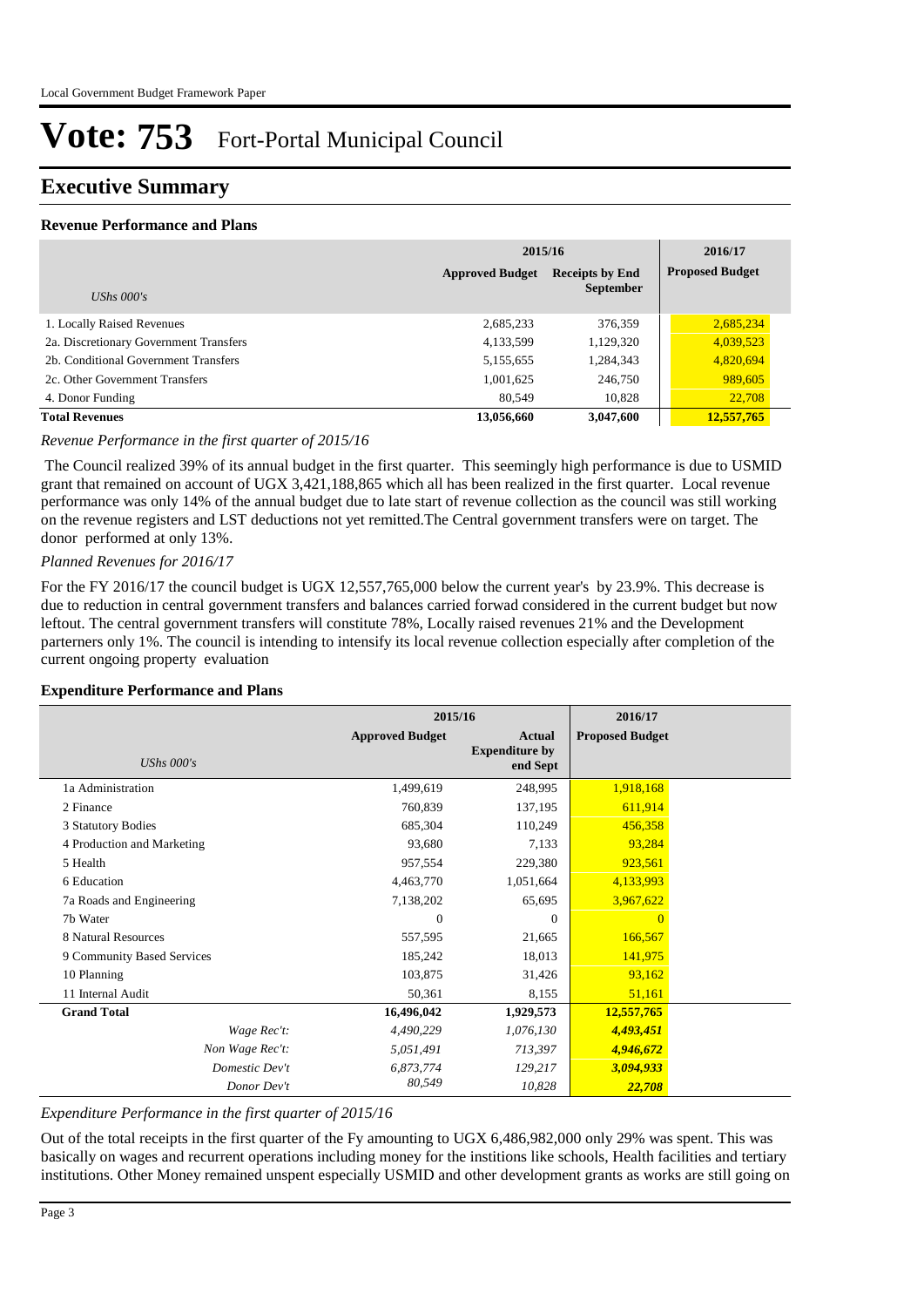### **Executive Summary**

#### *Planned Expenditures for 2016/17*

During the coming FY, the Council is expecting to raise a total of UGX 12,557,765,000 and out of which wages and salaries will consititute 37.8%, the Government Development making 25% will be spent in Raods construction especially under USMID program, staff house construction in schools and partial completion of Kitere Health centre stass house. The recurrent component of 39.4% will be spent on general administration, UPE, USE, and support to tertiary institutions.

#### *Medium Term Expenditure Plans*

During the medium term, the council will put all its efforts on improving the stardards of life for its people. Infrastructure development will remain our major investment priority, human resource development through good health and education to foster the desired levels of development will be focused on and the council will drive towards the Uganda Vision 2040 and all its strategic objects as well as the Municipal development plan 2015/16 to 2019/20.

#### **Challenges in Implementation**

In fulfilling its ambitions, Fort-Portal Municipal council is constrained by a number of factors which include Office space, low funding from Local revenue at only 20% of the budget currently cannot ably support the development need of the infant city. The council has no running vehicle not even for top the top executive. This makes field operations difficult.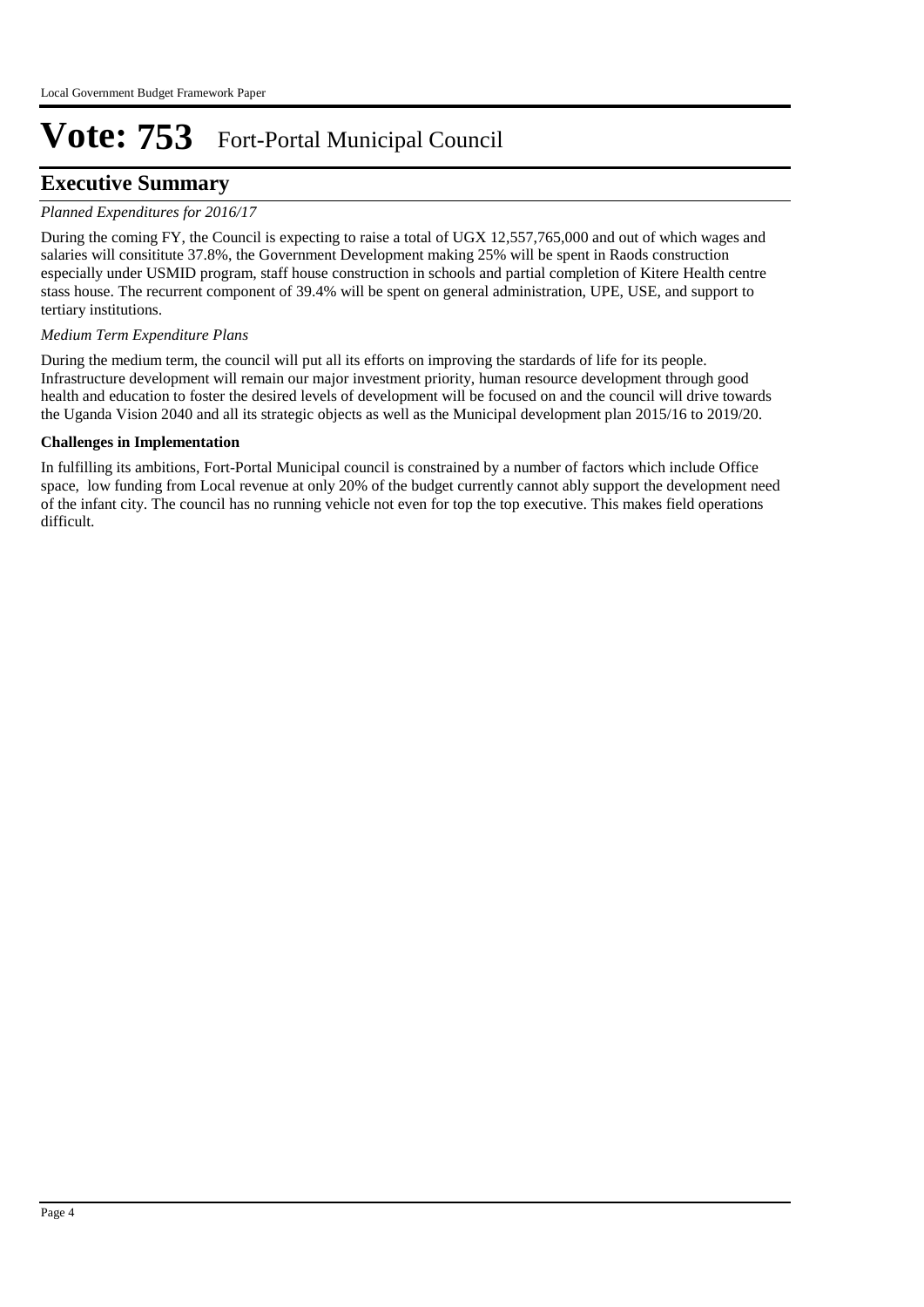## **A. Revenue Performance and Plans**

|                                                          | 2015/16                | 2016/17                                    |                        |
|----------------------------------------------------------|------------------------|--------------------------------------------|------------------------|
| UShs $000's$                                             | <b>Approved Budget</b> | <b>Receipts by End</b><br><b>September</b> | <b>Proposed Budget</b> |
| <b>1. Locally Raised Revenues</b>                        | 2,685,233              | 376,359                                    | 2,685,234              |
| <b>Land Fees</b>                                         | 20,350                 | $\overline{0}$                             |                        |
| Other Fees and Charges                                   | 3,100                  | $\overline{0}$                             | 3,100                  |
| <b>Occupational Permits</b>                              | 28,231                 | 200                                        |                        |
| Market/Gate Charges                                      | 162,240                | 21,353                                     | 162,240                |
| Local Service Tax                                        | 228,083                | 6,481                                      | 228,083                |
| Local Hotel Tax                                          | 65,400                 | 9,571                                      |                        |
| Local Government Hotel Tax                               |                        | $\overline{0}$                             | 65,400                 |
| Other licences                                           | 29,500                 | 3,459                                      | 29,500                 |
| Liquor licences                                          | 800                    | 150                                        | 800                    |
| Other Court Fees                                         | 1,400                  | $\overline{0}$                             | 1,400                  |
| <b>Inspection Fees</b>                                   | 32,725                 | 1,274                                      | 32,725                 |
| Group registration                                       | 21,820                 | $\Omega$                                   |                        |
| Ground rent                                              | 79,259                 | 1,150                                      |                        |
| <b>Business licences</b>                                 | 344,042                | 16,263                                     | 344,042                |
| <b>Application Fees</b>                                  | 23,495                 | 2,095                                      | 23,495                 |
| Animal & Crop Husbandry related levies                   | 87,984                 | 23,380                                     | 87,984                 |
| Advertisements/Billboards                                | 50,155                 | 1,450                                      | 50,155                 |
| Loading/Off loading                                      | 27,600                 | 5,600                                      |                        |
| Sale of non-produced government Properties/assets        | 6,525                  | $\mathbf{0}$                               | 6,525                  |
| Miscellaneous                                            | 27,025                 | 14,447                                     | 260,893                |
| Park Fees                                                | 647,046                | 130,260                                    | 678,246                |
| <b>Street Parking</b>                                    | 31,200                 | 7,000                                      |                        |
| Rent & rates-produced assets-from private entities       |                        | $\mathbf{0}$                               | 382,455                |
| Rent & Rates from other Gov't Units                      | 382,455                | 34,968                                     |                        |
| <b>Registration of Businesses</b>                        | 1,200                  | 165                                        | 23,020                 |
| Registration (e.g. Births, Deaths, Marriages, etc.) Fees | 4,360                  | 330                                        | 4,360                  |
| Refuse collection charges/Public convinience             | 64,211                 | 5,240                                      | 64,211                 |
| Property related Duties/Fees                             | 236,600                | 13,095                                     | 236,600                |
| Unspent balances - Locally Raised Revenues               | 78,428                 | 78,428                                     |                        |
| 2a. Discretionary Government Transfers                   | 4,133,599              | 1,129,320                                  | 4,039,523              |
| Urban Unconditional Grant (Wage)                         | 682,608                | 173,449                                    | 716,678                |
| Urban Unconditional Grant (Non-Wage)                     | 268,649                | 67,162                                     | 318,887                |
| District Unconditional Grant (Wage)                      | 34,070                 | 7,951                                      |                        |
| Urban Discretionary Development Equalization Grant       | 3,148,272              | 880,758                                    | 3,003,958              |
| 2b. Conditional Government Transfers                     | 5,155,655              | 1,284,343                                  | 4,820,694              |
| Development Grant                                        | 221,436                | 44,287                                     | 90,975                 |
| Sector Conditional Grant (Non-Wage)                      | 936,115                | 304,864                                    | 827,673                |
| Sector Conditional Grant (Wage)                          | 3,776,786              | 882,483                                    | 3,776,774              |
| Support Services Conditional Grant (Non-Wage)            | 221,318                | 52,709                                     | 125,273                |
| 2c. Other Government Transfers                           | 1,001,625              | 246,750                                    | 989,605                |
| NEMA(Carbon Credit)                                      | 9,520                  | 9,520                                      |                        |
| URF (Road Maintainance)                                  |                        | 0                                          | 989,605                |
| <b>UNEB</b>                                              | 2,500                  | $\overline{0}$                             |                        |
| Other Grants( Minstry of Educ) Data collection           |                        | 1,143                                      |                        |
| Roads maintainance - URF                                 |                        |                                            |                        |
| <b>4. Donor Funding</b>                                  | 989,605<br>80,549      | 236,087<br>10,828                          | 22,708                 |
| <b>Unspent Donor</b>                                     | 7,841                  | 7,841                                      |                        |
| <b>UNICEF</b>                                            | 50,000                 | 0                                          |                        |
|                                                          |                        |                                            |                        |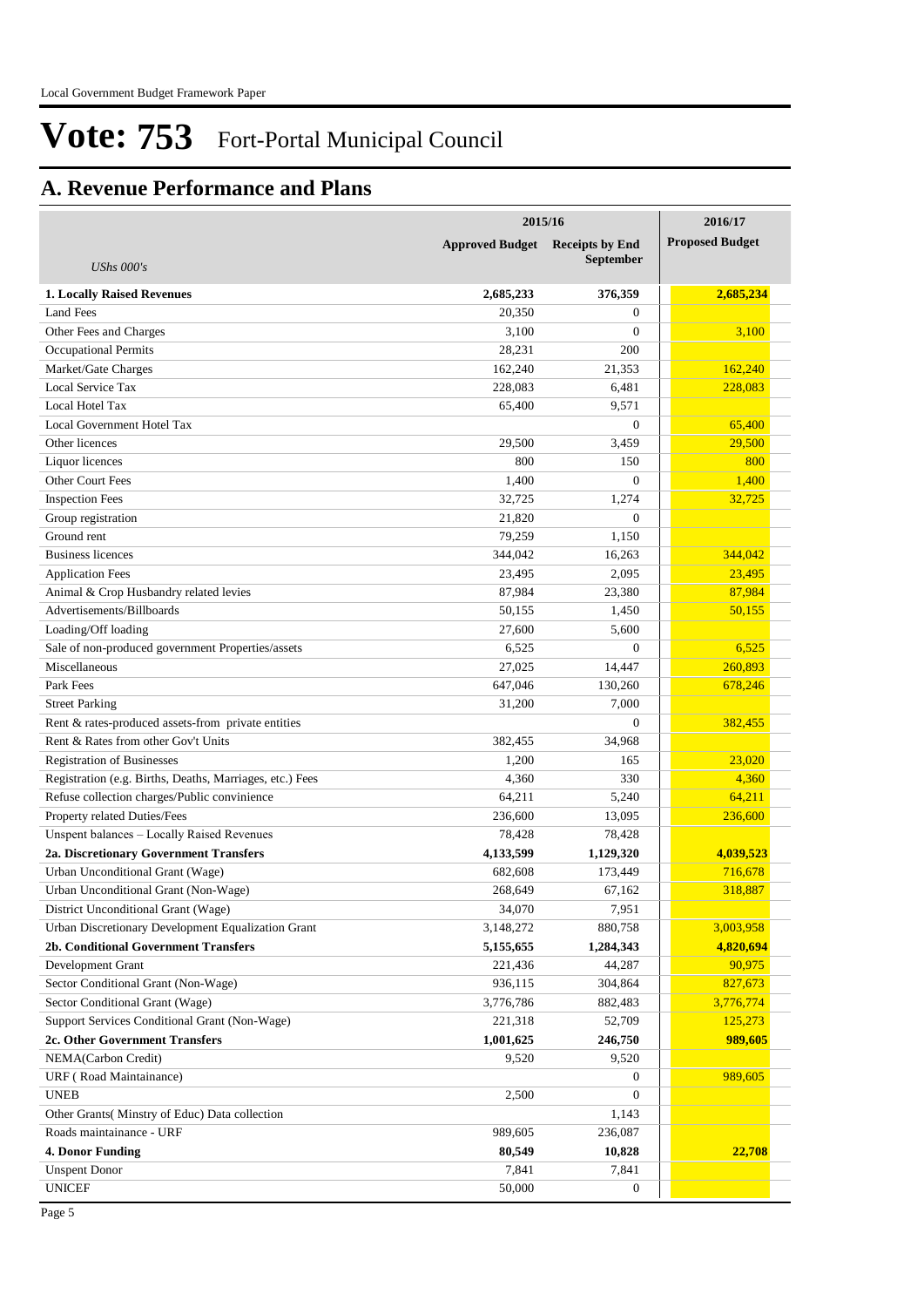### **A. Revenue Performance and Plans**

| <b>HEWASA</b>         | 22,708          | 2,987     | 22,100 |  |
|-----------------------|-----------------|-----------|--------|--|
| <b>Total Revenues</b> | 13 056<br>6,660 | 3,047,600 |        |  |

#### **Revenue Performance in the first Quarter of 2015/16**

#### *(i) Locally Raised Revenues*

During the First quarter of the FY, the council collected a total of UGX 376,359,000 out of the annual budget of UGX 2,685,233,000 a performance of 14% of the annual budget. Generally the outturn was low for almost all revenue sources due to the fact that the year was beginning and data concerning each source had not yet been finalized for effective operations. Some sources like LST from employees is not yet remitted to the council from Bank of Uganda for all the three months deductions.

#### *(ii) Central Government Transfers*

During the First quarter of the year, the council received a total of UGX 6,070,328,000 out of the annual budget of UGX 13,582,928,000representing a performance of 44.7%. This seemingly high performance is due to other Government transfers which included USMID grant that remained on account amounting to UGX 3,421,189,000 and other conditional grants unspent amounting to UGX 18,193,000. If those balances are not considered, the general central government transfers were all on target.

#### *(iii) Donor Funding*

During the Quarter the council received a total of UGX 10,828,000 out UGX 80,549,000 representing 13%. Funds expected from UNICEF were not received and no communication to that effect

#### **Planned Revenues for 2016/17**

#### *(i) Locally Raised Revenues*

The Council is estmating to collect UGX 2,685,234,000 which is 21% of the budget forecast from its local revenue sources. Park fees and business licences being in the lead, and currently the council is updating its property rate roll, this is likely to boost its collection upwards.

#### *(ii) Central Government Transfers*

The central government transfers have been affected by the policy shift. There has been a reduction 5% of the total revenue expected from the Central government. This is likely to affect the council operations especially wage payments, emolments of political leaders and pensioners whose line allocation seeming too low to meet the requirements.

#### *(iii) Donor Funding*

During the cominig FY, the donor community revenue estimates are likely to drop as UNICEF may not fund the education sector, and HEWASA's term of operation is ending soon.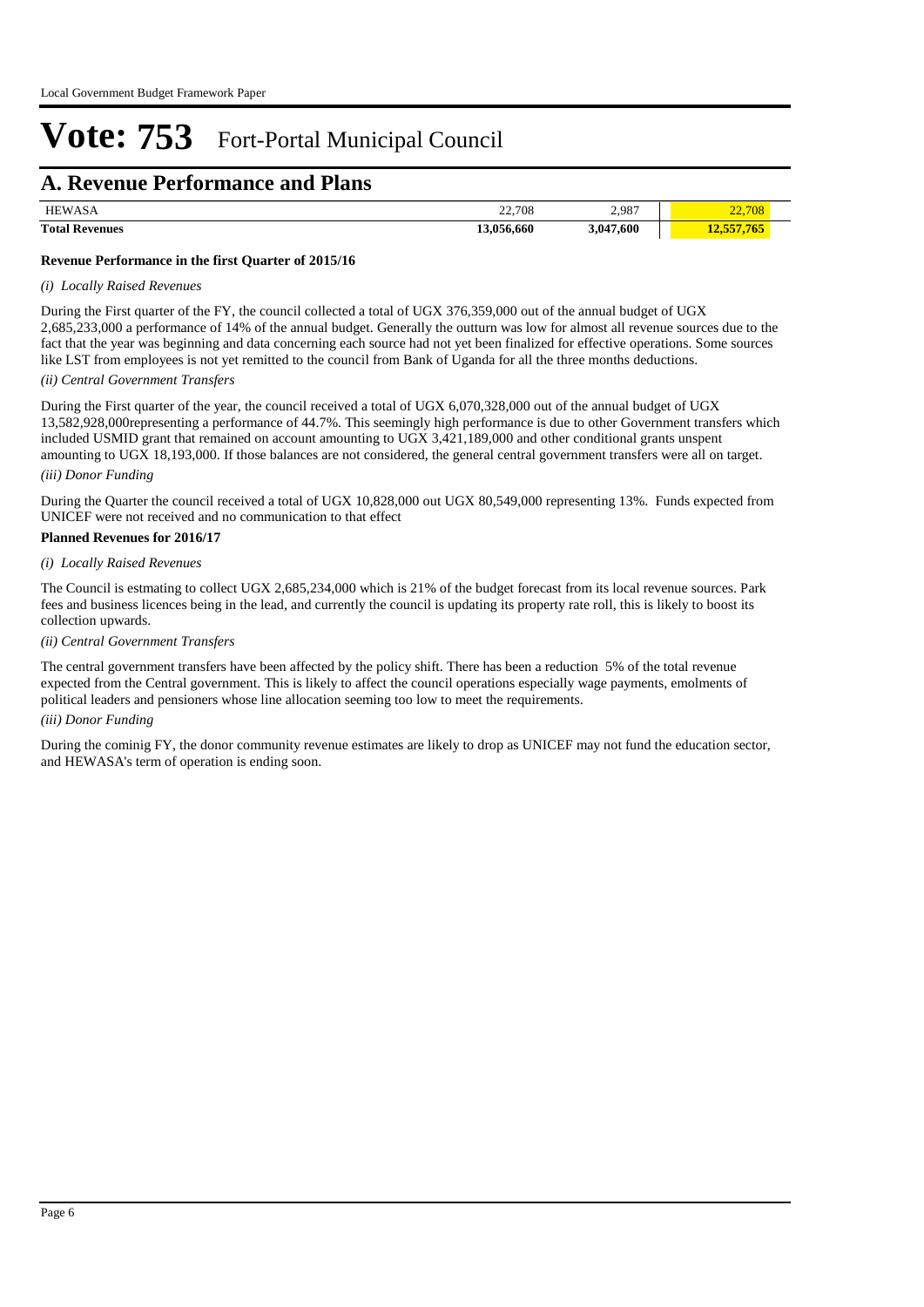### **Summary of Performance and Plans by Department**

### *Workplan 1a: Administration*

#### **(i) Overview of Workplan Revenue and Expenditures**

| <b>UShs Thousand</b>                               |                           | 2015/16                | 2016/17                          |
|----------------------------------------------------|---------------------------|------------------------|----------------------------------|
|                                                    | Approved<br><b>Budget</b> | Outturn by<br>end Sept | <b>Proposed</b><br><b>Budget</b> |
| A: Breakdown of Workplan Revenues:                 |                           |                        |                                  |
| <b>Recurrent Revenues</b>                          | 1,304,213                 | 207,589                | 1,480,168                        |
| <b>Locally Raised Revenues</b>                     | 517,275                   | 53,885                 | 517,275                          |
| Multi-Sectoral Transfers to LLGs                   | 518,605                   | 92,913                 | 595,885                          |
| Support Services Conditional Grant (Non-Wage)      | 4.000                     | 1.000                  | 125,273                          |
| Unspent balances - Locally Raised Revenues         | 22,597                    | 22,597                 |                                  |
| Urban Unconditional Grant (Non-Wage)               | 112,000                   | 7.000                  | 112,000                          |
| Urban Unconditional Grant (Wage)                   | 129,735                   | 30,195                 | 129,735                          |
| <b>Development Revenues</b>                        | 195.405                   | 157,119                | 438,000                          |
| Multi-Sectoral Transfers to LLGs                   | 2,500                     | $\Omega$               |                                  |
| Unspent balances - Conditional Grants              | 154,169                   | 154,169                |                                  |
| Unspent balances - UnConditional Grants            | 3                         | 3                      |                                  |
| Urban Discretionary Development Equalization Grant | 38,733                    | 2,947                  | 438,000                          |
| <b>Total Revenues</b>                              | 1,499,619                 | 364,708                | 1,918,168                        |
| <b>B: Overall Workplan Expenditures:</b>           |                           |                        |                                  |
| Recurrent Expenditure                              | 1,304,213                 | 204,830                | 1,480,168                        |
| Wage                                               | 219.987                   | 61,278                 | 261,733                          |
| Non Wage                                           | 1,084,227                 | 143,551                | 1,218,435                        |
| Development Expenditure                            | 195,405                   | 44,166                 | 438,000                          |
| Domestic Development                               | 195,405                   | 44,166                 | 438,000                          |
| Donor Development                                  | $\Omega$                  | $\mathbf{0}$           | $\Omega$                         |
| <b>Total Expenditure</b>                           | 1,499,619                 | 248,995                | 1,918,168                        |

*Revenue and Expenditure Performance in the first quarter of 2015/16*

During the first quarter of the FY, the department received a total of UGX 364,708,000 out of the annual budget of UGX 1,499,619,000 representing 24% of the annual budget and 72% of Quarter budget. This is slightly lower than the budget due to low local revenue collection in the quarter. Out of the total receipt UGX 61,278,000 was spent on wage representing 16% of the total quarterly receipt. USMID was spent on Sponsoring staffs undertaking PDG course, travels to workshops and Retooling.

#### *Department Revenue and Expenditure Allocations Plans for 2016/17*

The department plans to receive UGX 1,918,168,000 of both central government transfers and locally raised revenues. The 30% statutory transfer to Divisions will also be effected from this department and all the capacity building grant has been put to this department. This has increased the budget allocation by 28% from the current year's budget. Expenditure will be made for wages of both Division and headquarter staffs, transfers to divisions, general administration and capacity building

#### **(ii) Summary of Past and Planned Workplan Outputs**

#### *Physical Performance in the first quarter of 2015/16*

2 staffs supported to undertake PDG, 4 staffs supported to regester for Proffessional ICPA, 2 Staffs supported to sit for their CPA exams, Office of the Town Clerk and deputy town clerk furnished with modern furniture, Internet connection to all departments done,

#### *Plans for 2016/17 by Vote Function*

2 staffs supported to undertake PDG, 4 staffs supported to regester for Proffessional ICPA, 2 Staffs supported to sit for their CPA exams, Office of the Town Clerk and deputy town clerk furnished with modern furniture, Internet connection to all departments done,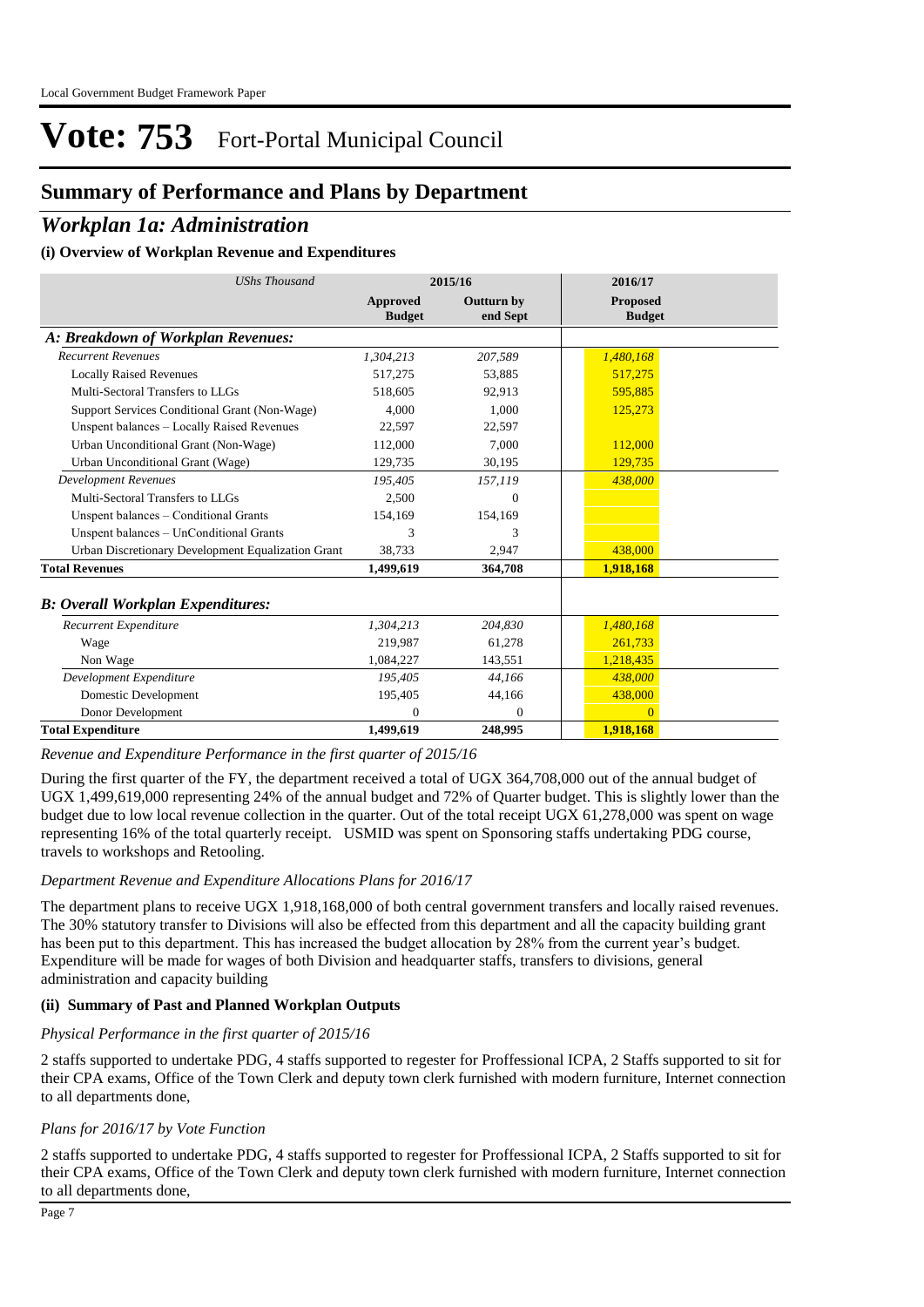## *Workplan 1a: Administration*

#### *Medium Term Plans and Links to the Development Plan*

The department will continue to carry out its mandate of program supervision, implementation, strengthen accountability, ensuring quality service delivery and coordination

#### **(iii) Details of Off-Budget Activities carried out by NGOs, Central Government, the Private Sector and Donors**

No off-budget activities planned

#### **(iv) The three biggest challenges faced by the department in improving local government services**

#### *Lack of Transport Means 1.*

Te department has no running vehicle to foster supervision and monitoring activities especially at the division level

#### *Insufficient office tools 2.*

The records office require to be computerized for efficient management but the systems and tool are lacking

#### *Insufficient office space 3.*

The department human resource has insufficient office space for procurement, Head of Local policing, human resource officers, town agents at the division levels

### *Workplan 2: Finance*

#### **(i) Overview of Workplan Revenue and Expenditures**

| <b>UShs Thousand</b>                          |                                  | 2015/16                       | 2016/17                          |
|-----------------------------------------------|----------------------------------|-------------------------------|----------------------------------|
|                                               | <b>Approved</b><br><b>Budget</b> | <b>Outturn by</b><br>end Sept | <b>Proposed</b><br><b>Budget</b> |
| A: Breakdown of Workplan Revenues:            |                                  |                               |                                  |
| <b>Recurrent Revenues</b>                     | 622,439                          | 83,806                        | 611,914                          |
| <b>Locally Raised Revenues</b>                | 128,472                          | 7.968                         | 128,472                          |
| Multi-Sectoral Transfers to LLGs              | 372,881                          | 40,248                        | 364,079                          |
| Support Services Conditional Grant (Non-Wage) | 3.083                            | 770                           |                                  |
| Unspent balances - Locally Raised Revenues    | 8.640                            | 8.640                         |                                  |
| Urban Unconditional Grant (Non-Wage)          | 20.087                           | 5,071                         | 30,087                           |
| Urban Unconditional Grant (Wage)              | 89,276                           | 21,110                        | 89,276                           |
| <b>Development Revenues</b>                   | 138,400                          | 138,400                       | $\Omega$                         |
| Unspent balances – Conditional Grants         | 138,400                          | 138,400                       |                                  |
| <b>Total Revenues</b>                         | 760,839                          | 222,206                       | 611,914                          |
| <b>B: Overall Workplan Expenditures:</b>      |                                  |                               |                                  |
| Recurrent Expenditure                         | 622,439                          | 83,693                        | 611,914                          |
| Wage                                          | 146.689                          | 33,590                        | 145,122                          |
| Non Wage                                      | 475,749                          | 50,104                        | 466,792                          |
| Development Expenditure                       | 138,400                          | 53,502                        | $\theta$                         |
| Domestic Development                          | 138,400                          | 53,502                        | $\Omega$                         |
| Donor Development                             | $\Omega$                         | $\Omega$                      | $\Omega$                         |
| <b>Total Expenditure</b>                      | 760,839                          | 137,195                       | 611,914                          |

*Revenue and Expenditure Performance in the first quarter of 2015/16*

During the First Quarter of the FY, UGX 222,206,000 was received out of the annual budget of UGX 760,839,000 representing 29% of the annual budget and 74% of the quarterly budget. Out of that total receipt UGX 33,590,000 was spent on wages, UGX 53,104,000 on consultant and exchange visit for revenue improvement in GULU MC and Nakawa Division of KCCA. UGX 50,104,000 was spent on VAT, Procurement of Assorted Stationary for revenue collection and general running of the finance Department

*Department Revenue and Expenditure Allocations Plans for 2016/17*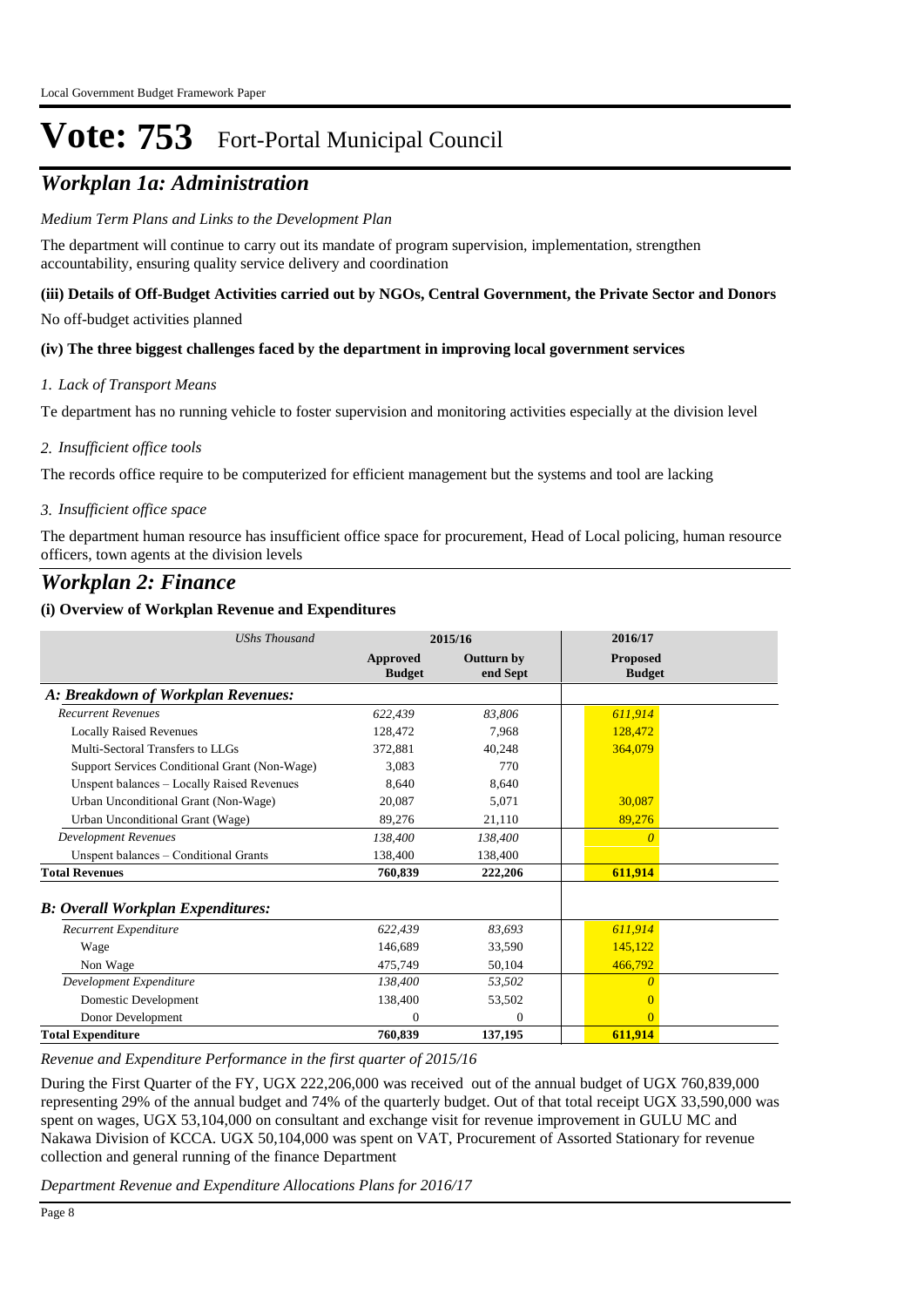## *Workplan 2: Finance*

The Department is expecting to receive UGX 611,914,000 from all sources both central government grants and locally raised revenue. Out of the total receipt 23.8% is for wages of all staffs in the department and the remaining portion is for recurrent activities both at headquarter and division levels.

#### **(ii) Summary of Past and Planned Workplan Outputs**

#### *Physical Performance in the first quarter of 2015/16*

Draft Final accounts produced, I exchange visit made, salaries paid, Assorted stationary for revenue collection paid, Property roll regester update still in progress at verification levels

#### *Plans for 2016/17 by Vote Function*

Draft Final accounts produced, I exchange visit made, salaries paid, Assorted stationary for revenue collection paid, Property roll regester update still in progress at verification levels

#### *Medium Term Plans and Links to the Development Plan*

The Department will continue to foster its mandate, ensuring increased revenue collection, timely financial reporting and accountability done

#### **(iii) Details of Off-Budget Activities carried out by NGOs, Central Government, the Private Sector and Donors**

No off-budget activities planned for

#### **(iv) The three biggest challenges faced by the department in improving local government services**

#### *Lack of Transport 1.*

The department is not having any motor vehicle to support in revenue mobilization and field operations

*Office Space 2.*

No enough office space to accommodate all the staff

*Low revenue 3.*

Low revenue base

### *Workplan 3: Statutory Bodies*

| UShs Thousand                                 |                           | 2015/16                       | 2016/17                          |
|-----------------------------------------------|---------------------------|-------------------------------|----------------------------------|
|                                               | Approved<br><b>Budget</b> | <b>Outturn by</b><br>end Sept | <b>Proposed</b><br><b>Budget</b> |
| A: Breakdown of Workplan Revenues:            |                           |                               |                                  |
| <b>Recurrent Revenues</b>                     | 685.304                   | 110,249                       | 456.358                          |
| District Unconditional Grant (Wage)           | 34,070                    | 7.951                         |                                  |
| <b>Locally Raised Revenues</b>                | 186,400                   | 17.173                        | 186,400                          |
| Multi-Sectoral Transfers to LLGs              | 203.269                   | 15,873                        | 200,269                          |
| Support Services Conditional Grant (Non-Wage) | 206,352                   | 48.968                        |                                  |
| Unspent balances - Locally Raised Revenues    | 3.524                     | 3,524                         |                                  |
| Urban Unconditional Grant (Non-Wage)          | 2,000                     | 500                           | 20,000                           |
| Urban Unconditional Grant (Wage)              | 49,689                    | 16.262                        | 49,689                           |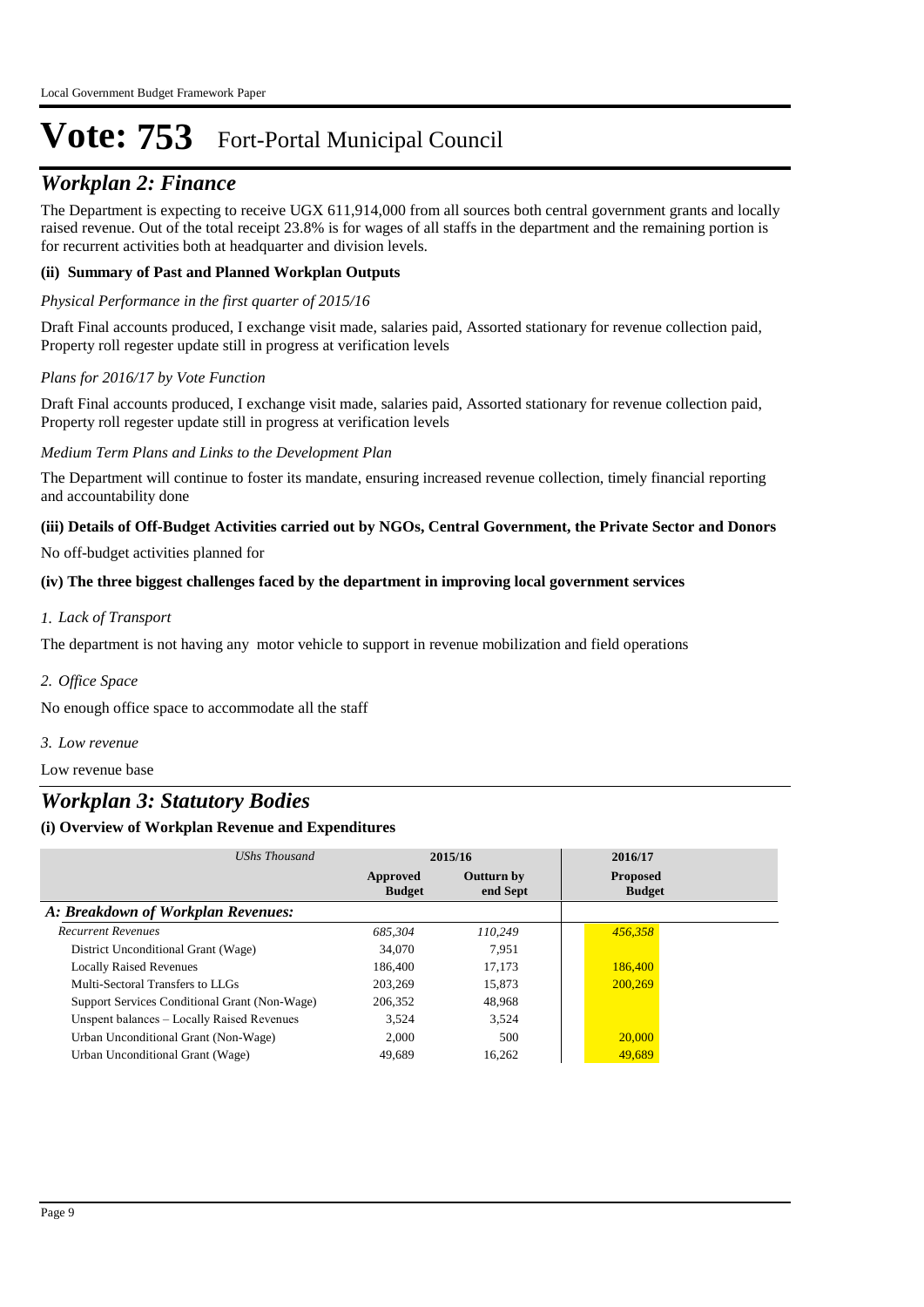### *Workplan 3: Statutory Bodies*

| ┻<br>$\checkmark$                        |                      |                           |                               |                                  |  |
|------------------------------------------|----------------------|---------------------------|-------------------------------|----------------------------------|--|
|                                          | <b>UShs Thousand</b> |                           | 2015/16                       | 2016/17                          |  |
|                                          |                      | Approved<br><b>Budget</b> | <b>Outturn by</b><br>end Sept | <b>Proposed</b><br><b>Budget</b> |  |
| <b>Total Revenues</b>                    |                      | 685,304                   | 110,249                       | 456,358                          |  |
| <b>B: Overall Workplan Expenditures:</b> |                      |                           |                               |                                  |  |
| Recurrent Expenditure                    |                      | 685.304                   | 110.249                       | 456,358                          |  |
| Wage                                     |                      | 83.759                    | 23,750                        | 49,689                           |  |
| Non Wage                                 |                      | 601,545                   | 86,499                        | 406.669                          |  |
| Development Expenditure                  |                      | 0                         | $\theta$                      |                                  |  |
| Domestic Development                     |                      | $\Omega$                  | $\Omega$                      | $\Omega$                         |  |
| Donor Development                        |                      | 0                         | 0                             | $\Omega$                         |  |
| <b>Total Expenditure</b>                 |                      | 685,304                   | 110,249                       | 456,358                          |  |

#### *Revenue and Expenditure Performance in the first quarter of 2015/16*

During the first Quarter of the FY, the Department received a total of UGX 110,249,000 out of the total annual budget of UGX 685,304,000 representing 16% of the annual budget performance and 63% of the quarterly budget. The expenditures were made on wages for both staffs and political leaders, emolments of political leaders, facilitating the council sittings and committees.

#### *Department Revenue and Expenditure Allocations Plans for 2016/17*

The sector plans to receive UGX 456,358,000 including both locally raised revenues and central government transfers. The budget allocation has reduced due to merging of grants and almost all conditional grants to the department were removed. This has affected the budget downwards. Expenditure will be made on facilitation of council and standing committee businesses, payment of emoluments and wages and general office running.

#### **(ii) Summary of Past and Planned Workplan Outputs**

#### *Physical Performance in the first quarter of 2015/16*

1 Concil held, 1 Executive committee meeting held, emolments for political leaders paid

#### *Plans for 2016/17 by Vote Function*

1 Concil held, 1 Executive committee meeting held, emolments for political leaders paid

#### *Medium Term Plans and Links to the Development Plan*

The council will continue to carry out its political ovesight role, agitating for the city status of the Municipality, working towards quality service delivery and effective and efficient council output

#### **(iii) Details of Off-Budget Activities carried out by NGOs, Central Government, the Private Sector and Donors**

No off-budget activities

#### **(iv) The three biggest challenges faced by the department in improving local government services**

#### *Untimely release of funds to the Department 1.*

Sometimes money takes time from request to receipt. This affects the implementation of the plan, hampers smooth running of the council business

#### *Lack of Transport means 2.*

The Council has no vehicle for field operation and movement. This affects almost all council business related to field inspection, monitoring of projects being implemented

#### *Lack of Computer 3.*

The Department lacks a laptop for quick action.

### *Workplan 4: Production and Marketing*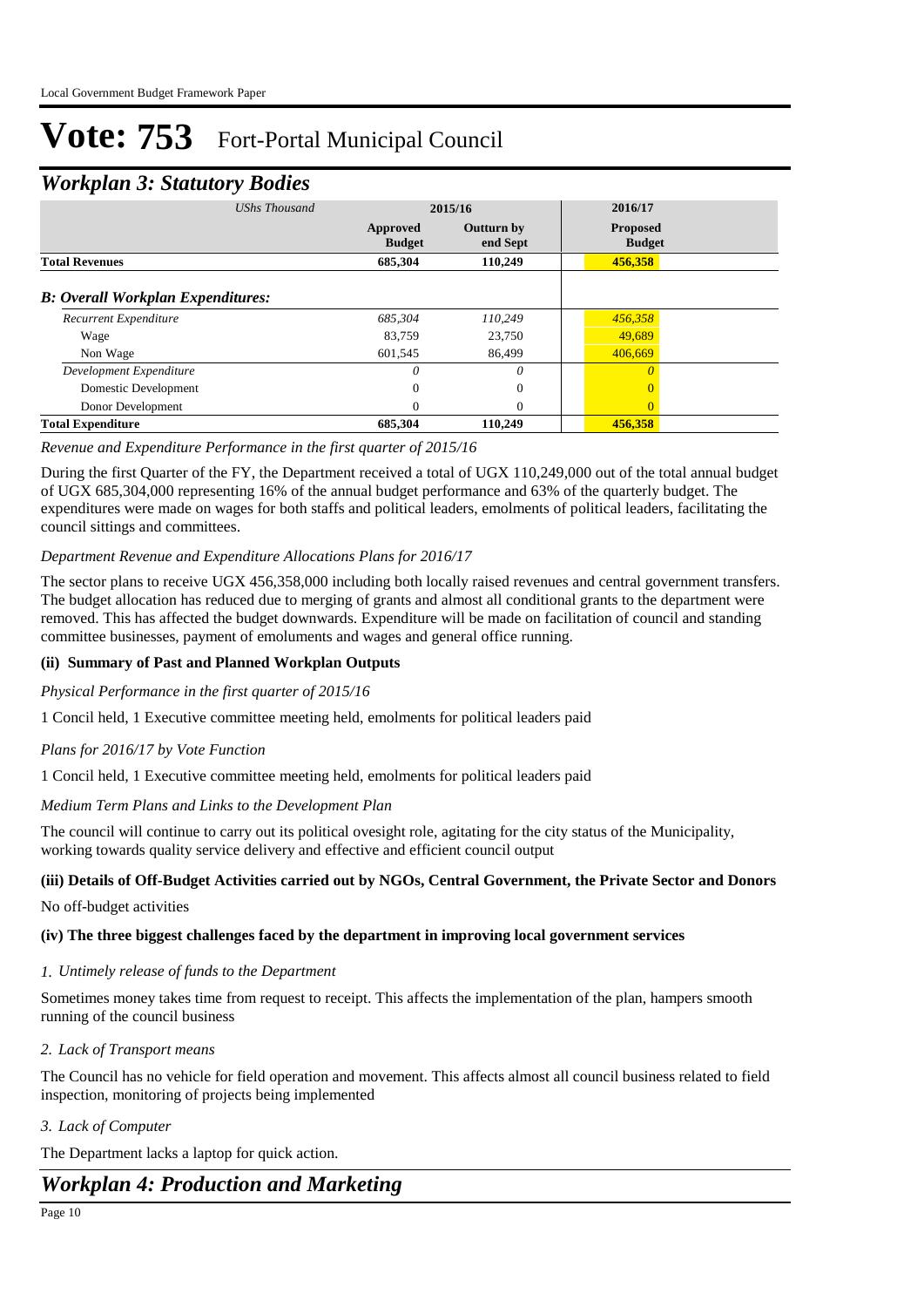## *Workplan 4: Production and Marketing*

**(i) Overview of Workplan Revenue and Expenditures**

| <b>UShs Thousand</b>                               |                           | 2015/16                       | 2016/17                          |
|----------------------------------------------------|---------------------------|-------------------------------|----------------------------------|
|                                                    | Approved<br><b>Budget</b> | <b>Outturn by</b><br>end Sept | <b>Proposed</b><br><b>Budget</b> |
| A: Breakdown of Workplan Revenues:                 |                           |                               |                                  |
| <b>Recurrent Revenues</b>                          | 73.680                    | 10,455                        | 93,284                           |
| <b>Locally Raised Revenues</b>                     | 12,400                    | 0                             | 12,400                           |
| Multi-Sectoral Transfers to LLGs                   | 15,700                    | 0                             | 15,700                           |
| Sector Conditional Grant (Non-Wage)                | $\Omega$                  | 0                             | 1,655                            |
| Sector Conditional Grant (Wage)                    | 29,112                    | 6,802                         | 29,109                           |
| Unspent balances - Locally Raised Revenues         | 48                        | 48                            |                                  |
| Urban Unconditional Grant (Non-Wage)               | 2,000                     | 0                             | 20,000                           |
| Urban Unconditional Grant (Wage)                   | 14,420                    | 3,605                         | 14,420                           |
| <b>Development Revenues</b>                        | 20,000                    | 4,500                         | $\Omega$                         |
| Urban Discretionary Development Equalization Grant | 20,000                    | 4.500                         |                                  |
| <b>Total Revenues</b>                              | 93,680                    | 14,955                        | 93,284                           |
| <b>B: Overall Workplan Expenditures:</b>           |                           |                               |                                  |
| Recurrent Expenditure                              | 73,680                    | 7,133                         | 93,284                           |
| Wage                                               | 43,532                    | 7,133                         | 43,529                           |
| Non Wage                                           | 30,148                    | $\mathbf{0}$                  | 49,755                           |
| Development Expenditure                            | 20,000                    | 0                             | $\Omega$                         |
| Domestic Development                               | 20,000                    | 0                             | $\Omega$                         |
| Donor Development                                  | $\Omega$                  | 0                             | $\Omega$                         |
| <b>Total Expenditure</b>                           | 93,680                    | 7,133                         | 93,284                           |

*Revenue and Expenditure Performance in the first quarter of 2015/16*

During the first quarter of the FY, the department received a total of UGX 14,955,000 out of the annual budget of UGX93,680,000 representing 16% of the annual performance and 64% of the Quarterly budget. Out of the total receipt UGX 7133148 was paid out as wages for the two departmental staffs

#### *Department Revenue and Expenditure Allocations Plans for 2016/17*

The department will receive UGX 93,284,000 slightly below the current year's budget. The department intends to receive funds from locally raised revenue and central government transfers. Expenditure will be made for wages, agriculture extension services and strengthen the achievements of NAADS program in the municipality.

#### **(ii) Summary of Past and Planned Workplan Outputs**

*Physical Performance in the first quarter of 2015/16*

2 staff salaries paid

*Plans for 2016/17 by Vote Function*

2 staff salaries paid

#### *Medium Term Plans and Links to the Development Plan*

During the FY and the subsequent years in the medium term, the department will carry out its mandate of providing extension services both crop and veterinary. Emphasis will be put on the Farming as a business, reducing safe, clean and wholesome meat fit for human consumption, carrying out veterinary public health activities, livestock legislation, mentoring and forming SACCOs, establishing farmers' markets and other commercial services

#### **(iii) Details of Off-Budget Activities carried out by NGOs, Central Government, the Private Sector and Donors**

Taping from wealth creation program by the Government of Uganda

#### **(iv) The three biggest challenges faced by the department in improving local government services**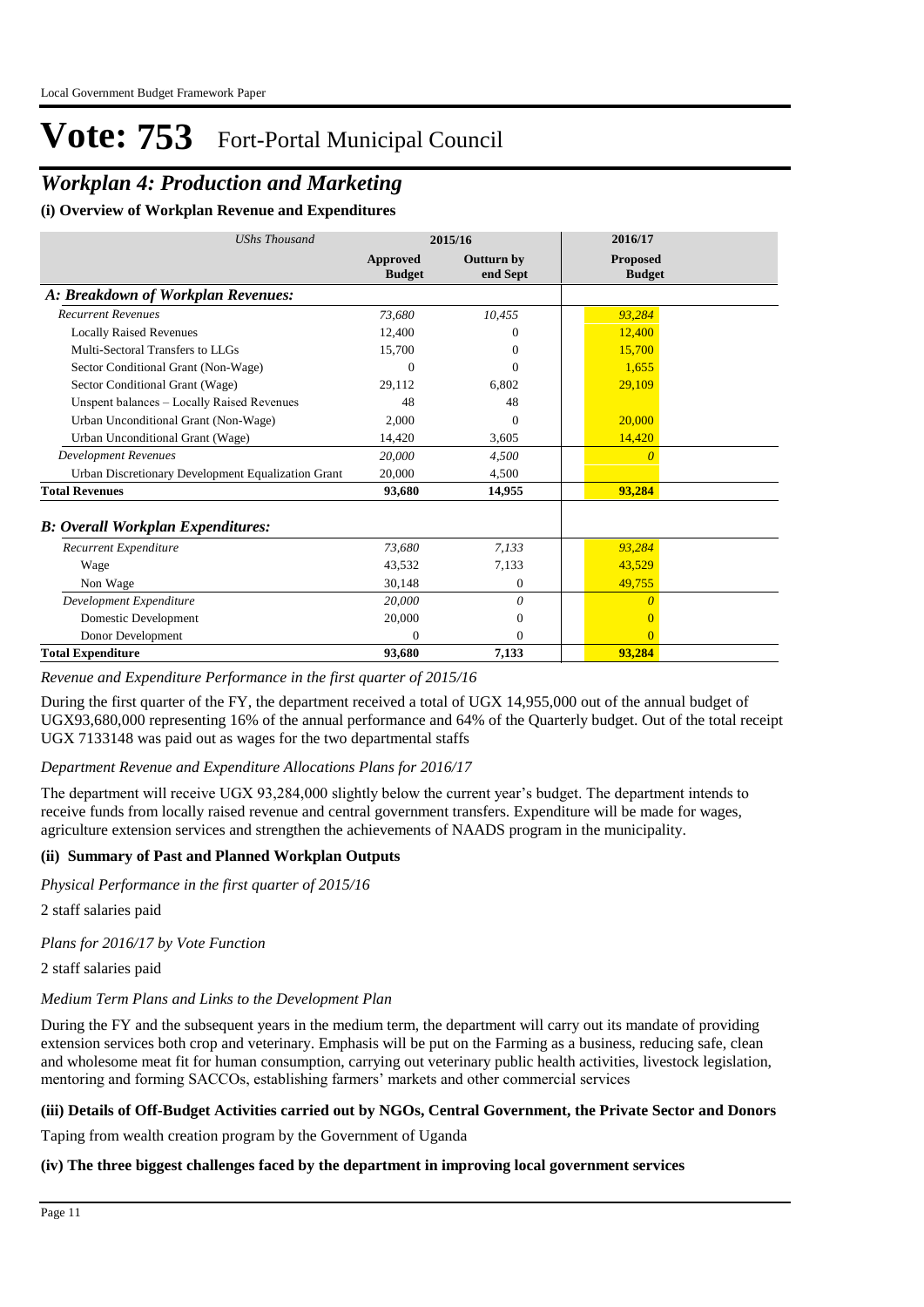## *Workplan 4: Production and Marketing*

*Lack of Field Motorcycle 1.*

Te department has no any means of transport, this hinder field activities

*Poor financial flow to the department 2.*

The department relies on Local revenue; this affects the implementation of the planned activities

*Lack of office tools and equipments 3.*

The Department lacks, surgical kits, refrigerators, vaccine carrier and meat inspection kit.

### *Workplan 5: Health*

#### **(i) Overview of Workplan Revenue and Expenditures**

| <b>UShs Thousand</b>                       |                                  | 2015/16                       | 2016/17                          |  |
|--------------------------------------------|----------------------------------|-------------------------------|----------------------------------|--|
|                                            | <b>Approved</b><br><b>Budget</b> | <b>Outturn by</b><br>end Sept | <b>Proposed</b><br><b>Budget</b> |  |
| A: Breakdown of Workplan Revenues:         |                                  |                               |                                  |  |
| <b>Recurrent Revenues</b>                  | 897,839                          | 221,417                       | 889,245                          |  |
| <b>Locally Raised Revenues</b>             | 133,600                          | 34,723                        | 133,600                          |  |
| Multi-Sectoral Transfers to LLGs           | 185.125                          | 44,245                        | 180.670                          |  |
| Sector Conditional Grant (Non-Wage)        | 45.203                           | 11,301                        | 47,366                           |  |
| Sector Conditional Grant (Wage)            | 523,608                          | 122,345                       | 523,608                          |  |
| Unspent balances - Locally Raised Revenues | 8,303                            | 8,303                         |                                  |  |
| Urban Unconditional Grant (Non-Wage)       | 2,000                            | 500                           | 4,000                            |  |
| <b>Development Revenues</b>                | 59,716                           | 26,235                        | 34,316                           |  |
| Development Grant                          | 14.699                           | 2.940                         | 11,608                           |  |
| Donor Funding                              | 22,708                           | 2,987                         | 22,708                           |  |
| Multi-Sectoral Transfers to LLGs           | 2,000                            | $\Omega$                      |                                  |  |
| Unspent balances - donor                   | 7.841                            | 7,841                         |                                  |  |
| Unspent balances - Locally Raised Revenues | 10,284                           | 10,284                        |                                  |  |
| Unspent balances - UnConditional Grants    | 2,184                            | 2,184                         |                                  |  |
| <b>Total Revenues</b>                      | 957,554                          | 247,652                       | 923,561                          |  |
| <b>B: Overall Workplan Expenditures:</b>   |                                  |                               |                                  |  |
| Recurrent Expenditure                      | 897,839                          | 218,552                       | 889,245                          |  |
| Wage                                       | 523,608                          | 138,330                       | 523,608                          |  |
| Non Wage                                   | 374,230                          | 80,223                        | 365,637                          |  |
| Development Expenditure                    | 59,716                           | 10,828                        | 34,316                           |  |
| Domestic Development                       | 29,167                           | $\theta$                      | 11,608                           |  |
| Donor Development                          | 30,549                           | 10,828                        | 22,708                           |  |
| <b>Total Expenditure</b>                   | 957,554                          | 229,380                       | 923,561                          |  |

*Revenue and Expenditure Performance in the first quarter of 2015/16*

During the First quarter of thr FY, the department received a total of UGX 247,652,000 out of the annual budget of 957,554,000 representing 26% annual budget performance and 95% of the quarterly budget. Expenditure incuded Wages amounting to UGX 138,330,000, and other expenditures were made in training of Health workers, Procurement of a loptop, camera and general running of the department

#### *Department Revenue and Expenditure Allocations Plans for 2016/17*

The department will receive UGX 923,561,000 slightly below the current year's budget. This includes transfers from central governments were wages will constitute 56.7%, development grant 1.3% and the remaining proportion for recurrent activities especially garbage collection and town beautification

#### **(ii) Summary of Past and Planned Workplan Outputs**

*Physical Performance in the first quarter of 2015/16*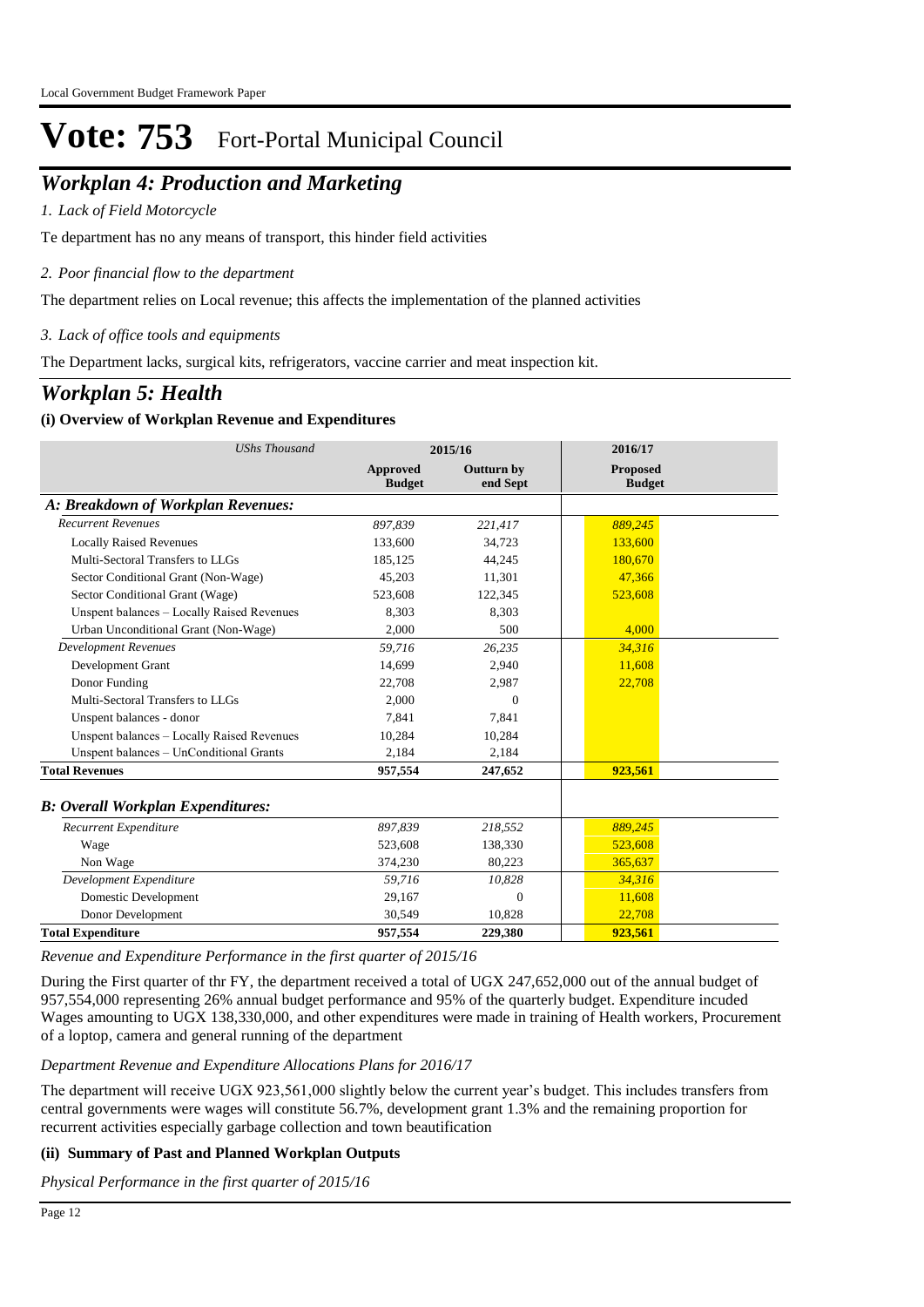## *Workplan 5: Health*

Paid salaries for PHC staff, 1 laptop and one camera procured, Kitere composite site mantained

#### *Plans for 2016/17 by Vote Function*

Paid salaries for PHC staff, 1 laptop and one camera procured, Kitere composite site mantained

*Medium Term Plans and Links to the Development Plan*

The department will foster its mandate of providing quality services to the population of the Municipality by ensuring a health population. Emphasis will be put on reducing infant mortality rate, reducing morbidity, maternal mortality rate, reducing the escalading HIV/AIDS scourge in the Area since Kabalore is ranked at top with HIV prevalence rate.

#### **(iii) Details of Off-Budget Activities carried out by NGOs, Central Government, the Private Sector and Donors**

Capacity building by BAYLOR of staffs in the areas of HIV/AIDS, Maternal and child health, HEWASA supporting the municipal in Sanitation

#### **(iv) The three biggest challenges faced by the department in improving local government services**

#### *Staff Accommodation 1.*

Apart from kataraka were there is one house and another one under construction, the lest of the health facility has no staff house

#### *Inadequate Infrastructure for Health Facility 2.*

The is general lack of adequate infrastructure like General wards, Theatre at Health IV

#### *Transport 3.*

The department has no running transport means to facilitate field activities

### *Workplan 6: Education*

| <b>UShs Thousand</b>                    |                           | 2015/16                       | 2016/17                          |
|-----------------------------------------|---------------------------|-------------------------------|----------------------------------|
|                                         | Approved<br><b>Budget</b> | <b>Outturn by</b><br>end Sept | <b>Proposed</b><br><b>Budget</b> |
| A: Breakdown of Workplan Revenues:      |                           |                               |                                  |
| <b>Recurrent Revenues</b>               | 4,163,280                 | 1,048,729                     | 4,054,626                        |
| <b>Locally Raised Revenues</b>          | 16,000                    | $\Omega$                      | 16,000                           |
| Multi-Sectoral Transfers to LLGs        | 19,310                    | $\Omega$                      | 19,310                           |
| Other Transfers from Central Government | 2,500                     | $\Omega$                      |                                  |
| Sector Conditional Grant (Non-Wage)     | 860,737                   | 285,567                       | 752,591                          |
| Sector Conditional Grant (Wage)         | 3,224,065                 | 753,336                       | 3,224,056                        |
| Urban Unconditional Grant (Non-Wage)    | 2,000                     | 500                           | 4,000                            |
| Urban Unconditional Grant (Wage)        | 38,669                    | 9,325                         | 38,669                           |
| Development Revenues                    | 264,490                   | 71,933                        | 79,367                           |
| Development Grant                       | 206,737                   | 41,347                        | 79,367                           |
| Donor Funding                           | 50,000                    | $\Omega$                      |                                  |
| <b>Locally Raised Revenues</b>          |                           | 22,833                        |                                  |
| Unspent balances - UnConditional Grants | 7,753                     | 7,753                         |                                  |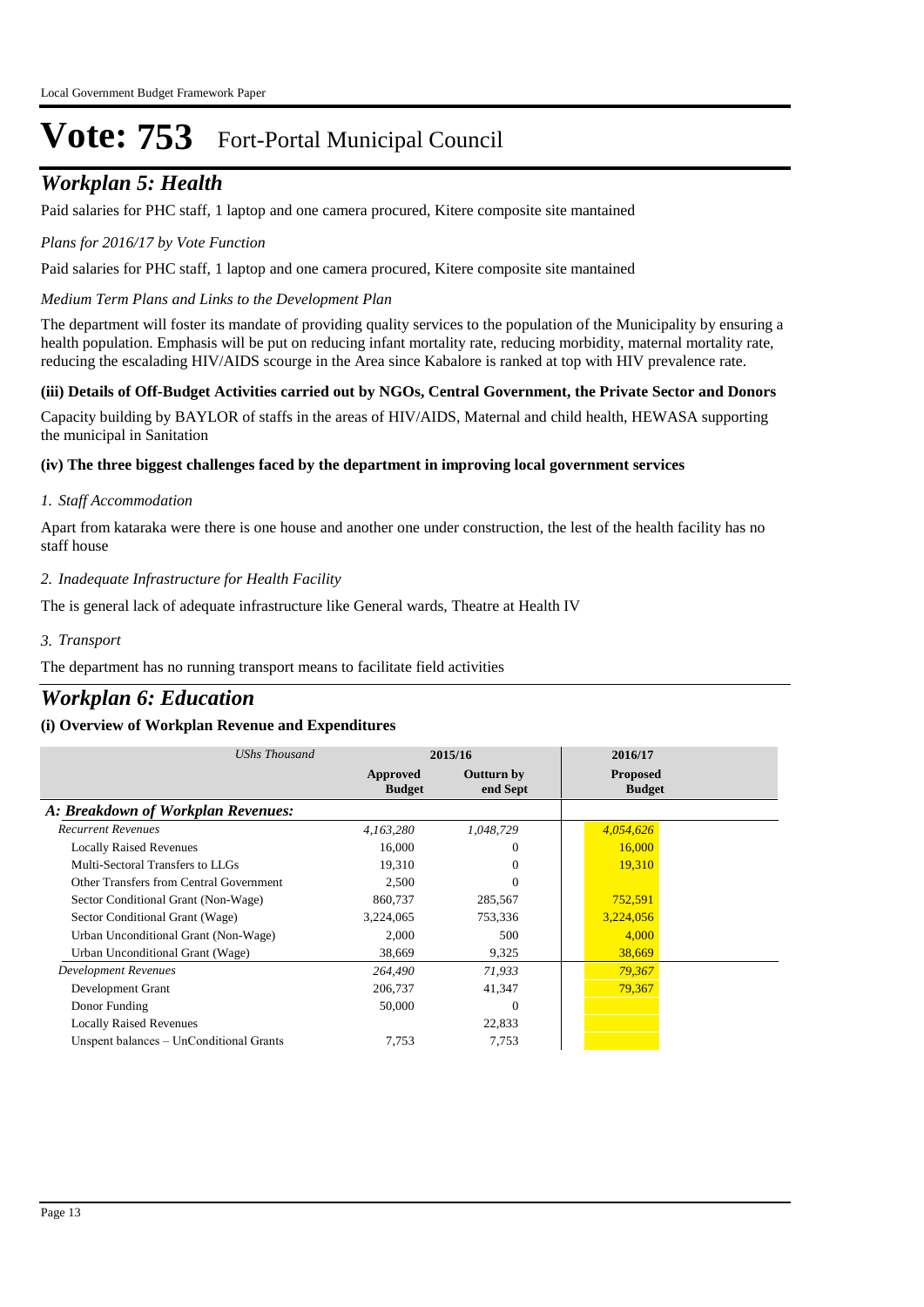### *Workplan 6: Education*

| UShs Thousand                            |                           | 2015/16                       | 2016/17                          |  |
|------------------------------------------|---------------------------|-------------------------------|----------------------------------|--|
|                                          | Approved<br><b>Budget</b> | <b>Outturn by</b><br>end Sept | <b>Proposed</b><br><b>Budget</b> |  |
| <b>Total Revenues</b>                    | 4,427,770                 | 1,120,662                     | 4,133,993                        |  |
| <b>B: Overall Workplan Expenditures:</b> |                           |                               |                                  |  |
| Recurrent Expenditure                    | 4.163.280                 | 1.031.265                     | 4,054,626                        |  |
| Wage                                     | 3,262,734                 | 762.661                       | 3,262,725                        |  |
| Non Wage                                 | 900,547                   | 268,604                       | 791,901                          |  |
| Development Expenditure                  | 300,490                   | 20,399                        | 79,367                           |  |
| Domestic Development                     | 250,490                   | 20,399                        | 79,367                           |  |
| Donor Development                        | 50,000                    | $\mathbf{0}$                  | $\overline{0}$                   |  |
| <b>Total Expenditure</b>                 | 4,463,770                 | 1,051,664                     | 4,133,993                        |  |

#### *Revenue and Expenditure Performance in the first quarter of 2015/16*

During the first quarter of the FY, the department received a total of UGX 1,137,662,000 out of the annual budget of the annual budget of UGX 4,463,770,000 representing 25% of the annual budget and 101% of the quartely budget. This is because UPE and USE is received according to term arrangment and not quaerterly arrangement. Expenditure have been made in wages

#### *Department Revenue and Expenditure Allocations Plans for 2016/17*

The department will receive UGX 4133,993,000 which is relatively below the current year's budget due to reduction in development grant allocation from the central government. Out of the total receipt wages will constitute 78.9%, development 1.9% and the remaining portion for recurrent including UPE,USE and polytechnical transfers.

#### **(ii) Summary of Past and Planned Workplan Outputs**

#### *Physical Performance in the first quarter of 2015/16*

Salaries of all staffs paid, Kagote seed secondary school funds transferred.

#### *Plans for 2016/17 by Vote Function*

Salaries of all staffs paid, Kagote seed secondary school funds transferred.

#### *Medium Term Plans and Links to the Development Plan*

The department will continue to foster its mandate in terms of provision of quality education service to the public. Efforts are going to be directed towards construction of teacher houses, classrooms and school sanitation

#### **(iii) Details of Off-Budget Activities carried out by NGOs, Central Government, the Private Sector and Donors**

Old boys of Buhinga primary school working to renovate the school premises,

#### **(iv) The three biggest challenges faced by the department in improving local government services**

*Incable teaching staff 1.*

This is due to chronic diseases, long maternity leaves which leave a gap in schools

*Un participation of the Community in school program 2.*

The parents, and the community at large give little support to learners

#### *Lack of Transport 3.*

No running vehicle to support the activities of the department in the field

## *Workplan 7a: Roads and Engineering*

| $\overline{r}$<br>T T T T<br>Sh.s<br>1 nousana | $20151$<br>2013/10 | 2016/17 |  |
|------------------------------------------------|--------------------|---------|--|
|                                                |                    |         |  |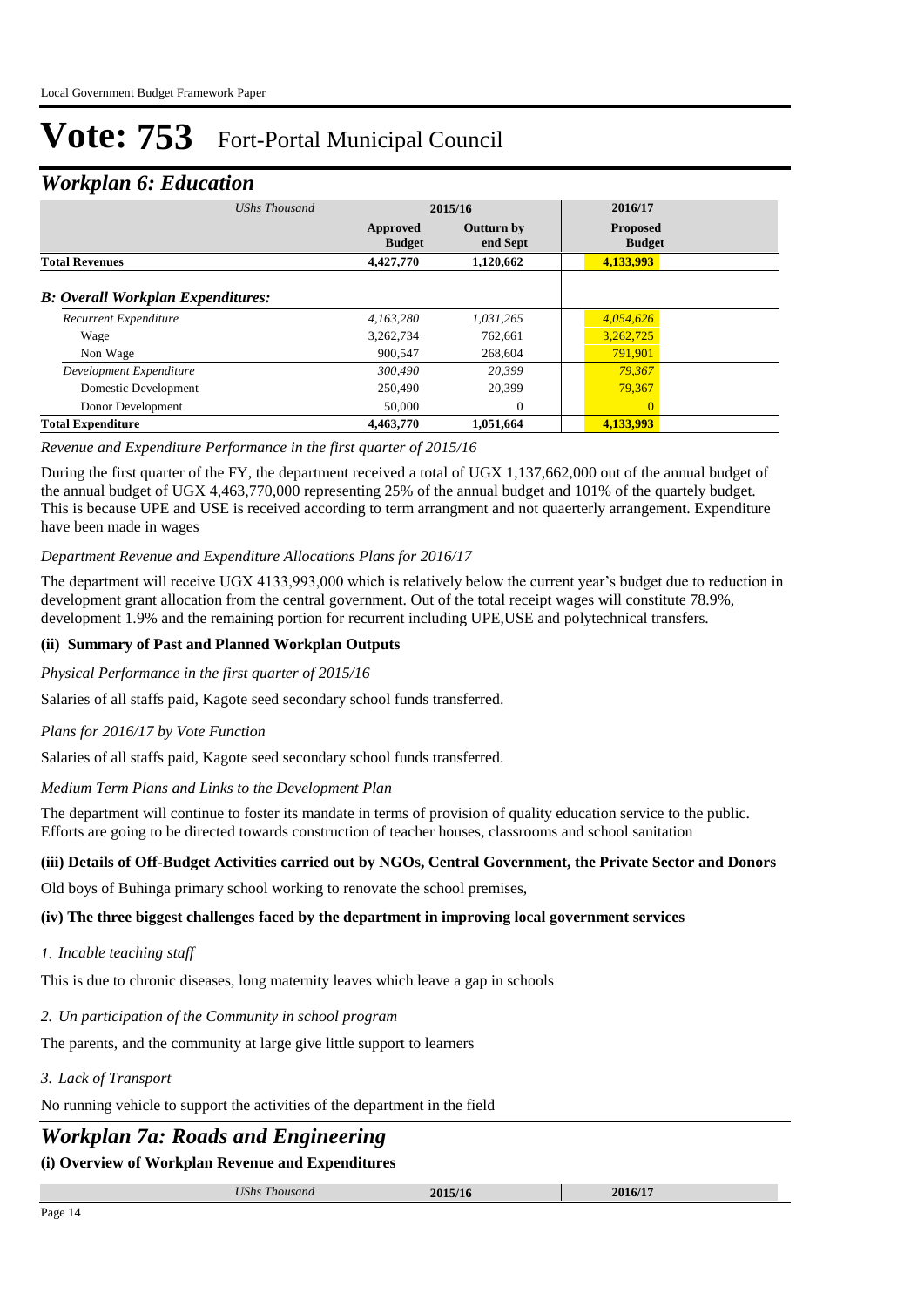| <u>HOTKpain Tu. Kouas and Engineering</u>          |                                  |                        |                                  |
|----------------------------------------------------|----------------------------------|------------------------|----------------------------------|
|                                                    | <b>Approved</b><br><b>Budget</b> | Outturn by<br>end Sept | <b>Proposed</b><br><b>Budget</b> |
| A: Breakdown of Workplan Revenues:                 |                                  |                        |                                  |
| <b>Recurrent Revenues</b>                          | 1,343,516                        | 283,556                | 1,401,664                        |
| <b>Locally Raised Revenues</b>                     | 88,000                           | 6,331                  | 88,000                           |
| Multi-Sectoral Transfers to LLGs                   | 169,187                          | $\Omega$               | 234,261                          |
| Other Transfers from Central Government            | 989,605                          | 236,087                | 989,605                          |
| Unspent balances - Locally Raised Revenues         | 19,927                           | 19,927                 |                                  |
| Urban Unconditional Grant (Non-Wage)               | 2,000                            | 2,500                  | 15,000                           |
| Urban Unconditional Grant (Wage)                   | 74,798                           | 18,711                 | 74,798                           |
| <b>Development Revenues</b>                        | 5,786,062                        | 2,992,413              | 2,565,958                        |
| Multi-Sectoral Transfers to LLGs                   | 52,010                           | 15,384                 |                                  |
| Unspent balances – Conditional Grants              | 2,963,022                        | 2,963,022              |                                  |
| Unspent balances - UnConditional Grants            | 7,735                            | 7,735                  |                                  |
| Urban Discretionary Development Equalization Grant | 2,763,294                        | 6,271                  | 2,565,958                        |
| <b>Total Revenues</b>                              | 7,129,578                        | 3,275,969              | 3,967,622                        |
| <b>B: Overall Workplan Expenditures:</b>           |                                  |                        |                                  |
| Recurrent Expenditure                              | 1,343,516                        | 65,695                 | 1,401,664                        |
| Wage                                               | 74,798                           | 18,711                 | 74,798                           |
| Non Wage                                           | 1,268,718                        | 46,984                 | 1,326,866                        |
| Development Expenditure                            | 5,794,686                        | $\theta$               | 2,565,958                        |
| Domestic Development                               | 5,794,686                        | $\Omega$               | 2,565,958                        |
| Donor Development                                  | $\mathbf{0}$                     | $\Omega$               | $\Omega$                         |
| <b>Total Expenditure</b>                           | 7,138,202                        | 65,695                 | 3,967,622                        |

## *Workplan 7a: Roads and Engineering*

#### *Revenue and Expenditure Performance in the first quarter of 2015/16*

During the First quarter of the FY, the Department received a total of UGX 3,275,969,000 were UGX 2,992,413,000 is in respect of USMID funds brought forward from previous FY meant for Nyakana Road under construction. Most of the sources perfomed on target except Local revenue. The budget outturn perfomed at 46% of the annual budget and 81% of the quartely budget. Expenditures were made in payment of Road gangs, Procurement of Laptops and General office running

#### *Department Revenue and Expenditure Allocations Plans for 2016/17*

A total of UGX 3,967,622,000 is expected to be received by the department in the coming FY. This is below the current years budget because of the funds that were carried forward from the previous FY non not considered. The revenue total will constitute Grant from URF, USMID grant all meant for road infrastructure development and maintenance. Locally raised revenue will be spent on contract staff wages, road opening and office running.

#### **(ii) Summary of Past and Planned Workplan Outputs**

*Physical Performance in the first quarter of 2015/16*

Commissioning of raods done, Road gangs paid for routine road mantainance

#### *Plans for 2016/17 by Vote Function*

Commissioning of raods done, Road gangs paid for routine road mantainance

### *Medium Term Plans and Links to the Development Plan*

The department plans, to design, develop, supervise, monitor and maintain municipality infrastructure (roads, buildings, street lights, water, telecommunication systems etc), ensure sustainable management of environment resources and minimize degradation in the municipality, promote town beautification (Ensuring good health and clean environment)

#### **(iii) Details of Off-Budget Activities carried out by NGOs, Central Government, the Private Sector and Donors**

No Off-Budget Activities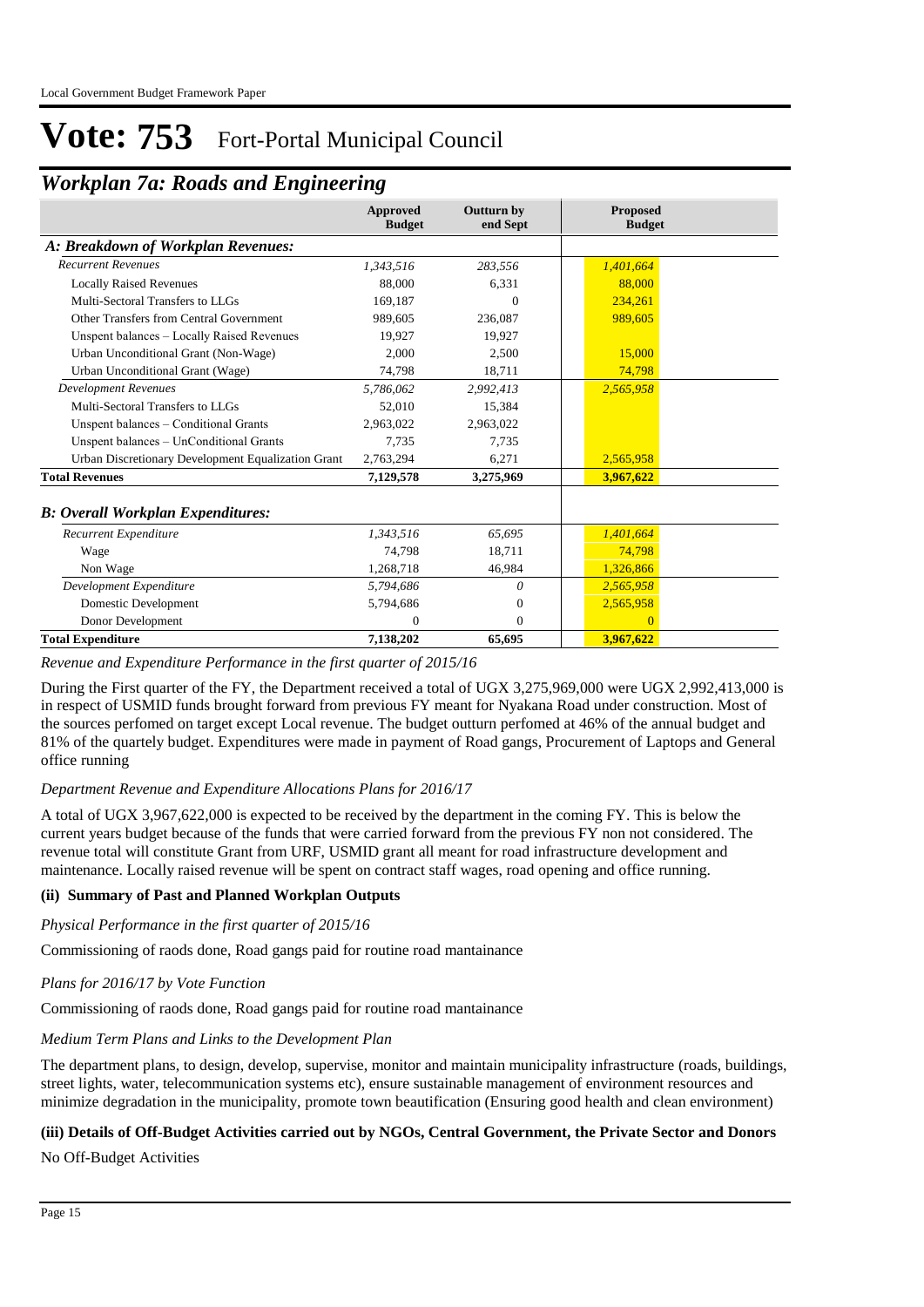## *Workplan 7a: Roads and Engineering*

**(iv) The three biggest challenges faced by the department in improving local government services**

#### *Un realized Budget allocations 1.*

The Department does not realize 100% of the budget especially the Local Revenue.

*Insufficient Road equipment unit 2.*

The department lacks sufficient road equipment in execution of road works under force on account

*Man power Gap. 3.*

The department lacks sufficient numbers of staff to execute its duties especially, Operators and drivers

#### *Workplan 7b: Water*

#### **(i) Overview of Workplan Revenue and Expenditures**

*Revenue and Expenditure Performance in the first quarter of 2015/16*

*Department Revenue and Expenditure Allocations Plans for 2016/17*

#### **(ii) Summary of Past and Planned Workplan Outputs**

*Physical Performance in the first quarter of 2015/16*

*Plans for 2016/17 by Vote Function*

*Medium Term Plans and Links to the Development Plan*

**(iii) Details of Off-Budget Activities carried out by NGOs, Central Government, the Private Sector and Donors** 

#### **(iv) The three biggest challenges faced by the department in improving local government services**

*1.*

#### *2.*

*3.*

## *Workplan 8: Natural Resources*

| UShs Thousand                           | 2015/16                   |                               | 2016/17                          |  |
|-----------------------------------------|---------------------------|-------------------------------|----------------------------------|--|
|                                         | Approved<br><b>Budget</b> | <b>Outturn by</b><br>end Sept | <b>Proposed</b><br><b>Budget</b> |  |
| A: Breakdown of Workplan Revenues:      |                           |                               |                                  |  |
| <b>Recurrent Revenues</b>               | 168.043                   | 32,874                        | 166,567                          |  |
| <b>Locally Raised Revenues</b>          | 57,400                    | 2,300                         | 57,400                           |  |
| Multi-Sectoral Transfers to LLGs        | 71.476                    | $\Omega$                      | 71,476                           |  |
| Other Transfers from Central Government | 9.520                     | 9.520                         |                                  |  |
| Sector Conditional Grant (Non-Wage)     | $\overline{0}$            | $\Omega$                      | 44                               |  |
| Urban Unconditional Grant (Non-Wage)    | 2.000                     | 14.000                        | 10,000                           |  |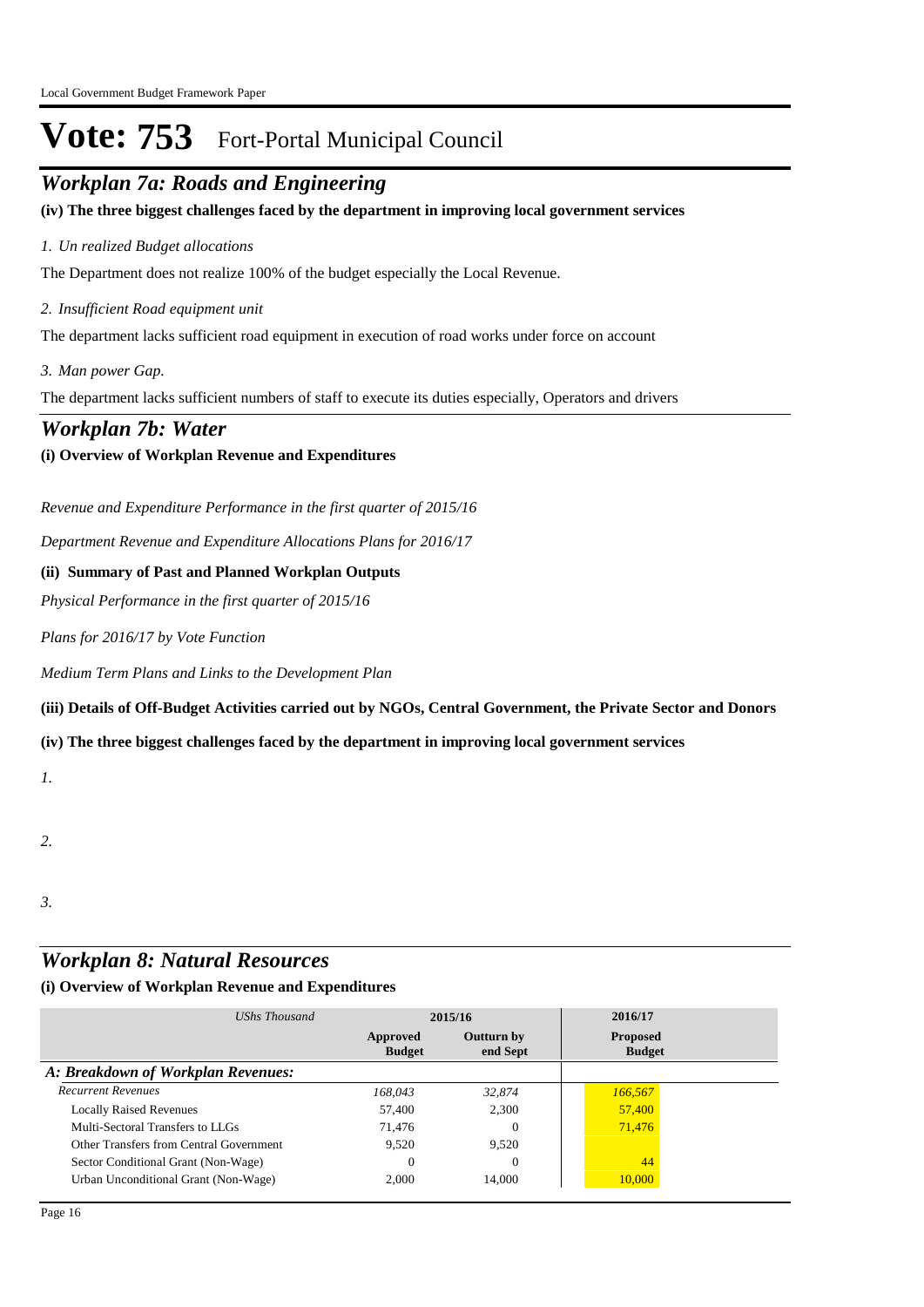### *Workplan 8: Natural Resources*

| UShs Thousand                                      | 2015/16                   |                               | 2016/17                          |  |
|----------------------------------------------------|---------------------------|-------------------------------|----------------------------------|--|
|                                                    | Approved<br><b>Budget</b> | <b>Outturn by</b><br>end Sept | <b>Proposed</b><br><b>Budget</b> |  |
| Urban Unconditional Grant (Wage)                   | 27,648                    | 7,055                         | 27,648                           |  |
| <b>Development Revenues</b>                        | 389,552                   | 139,552                       | $\theta$                         |  |
| Unspent balances – Conditional Grants              | 139,552                   | 139,552                       |                                  |  |
| Urban Discretionary Development Equalization Grant | 250,000                   | 0                             |                                  |  |
| <b>Total Revenues</b>                              | 557,595                   | 172,426                       | 166,567                          |  |
| <b>B: Overall Workplan Expenditures:</b>           |                           |                               |                                  |  |
| Recurrent Expenditure                              | 168,043                   | 21,665                        | 166,567                          |  |
| Wage                                               | 27,648                    | 7,055                         | 27,648                           |  |
| Non Wage                                           | 140,395                   | 14,610                        | 138,919                          |  |
| Development Expenditure                            | 389,552                   | 0                             |                                  |  |
| Domestic Development                               | 389,552                   | $\theta$                      |                                  |  |
| Donor Development                                  | $\Omega$                  | $\Omega$                      | $\Omega$                         |  |
| <b>Total Expenditure</b>                           | 557,595                   | 21,665                        | 166,567                          |  |

#### *Revenue and Expenditure Performance in the first quarter of 2015/16*

During the quarter, the department received at total of UGX 172,426,000 out of the annual budget of UGX 557,592,000 representing 31% of tha annual budget and 69% of the quarterly budget. Out of the total receipt UGX 7,055,000 was for wage, UGX 14,000,000 spent on IEA.

#### *Department Revenue and Expenditure Allocations Plans for 2016/17*

A total of UGX 166,567,000 is expected to be received by the department in the coming FY. This is far below the current budget because USMID grant has not been allocated to the Department. The department will receive revenues from both central government and locally raised revenue. The department will meet its wage obligations, plant trees, carry out environment compliance to projects implemented in the municipality and process land titles for the council lands.

#### **(ii) Summary of Past and Planned Workplan Outputs**

*Physical Performance in the first quarter of 2015/16*

EIA for swapping the NFA land partially paid, 2 staff salaries paid

*Plans for 2016/17 by Vote Function*

EIA for swapping the NFA land partially paid, 2 staff salaries paid

*Medium Term Plans and Links to the Development Plan*

Develop/ or reinforce and Formulating bye laws and regulations on environment and physical planning, Implementation of the new physical planning laws

#### **(iii) Details of Off-Budget Activities carried out by NGOs, Central Government, the Private Sector and Donors**

Developing and Formulating bye laws and regulations

Writing proposals to outsource for funds from donors, Developing a Municipal waste management plan for markets, industries and house holds

#### **(iv) The three biggest challenges faced by the department in improving local government services**

#### *limited funds 1.*

The department is inadequately funded both by the Central government and the Local Government

#### *Poor attitude of People toward environment protection 2.*

Poor perception of people toward environment management and protection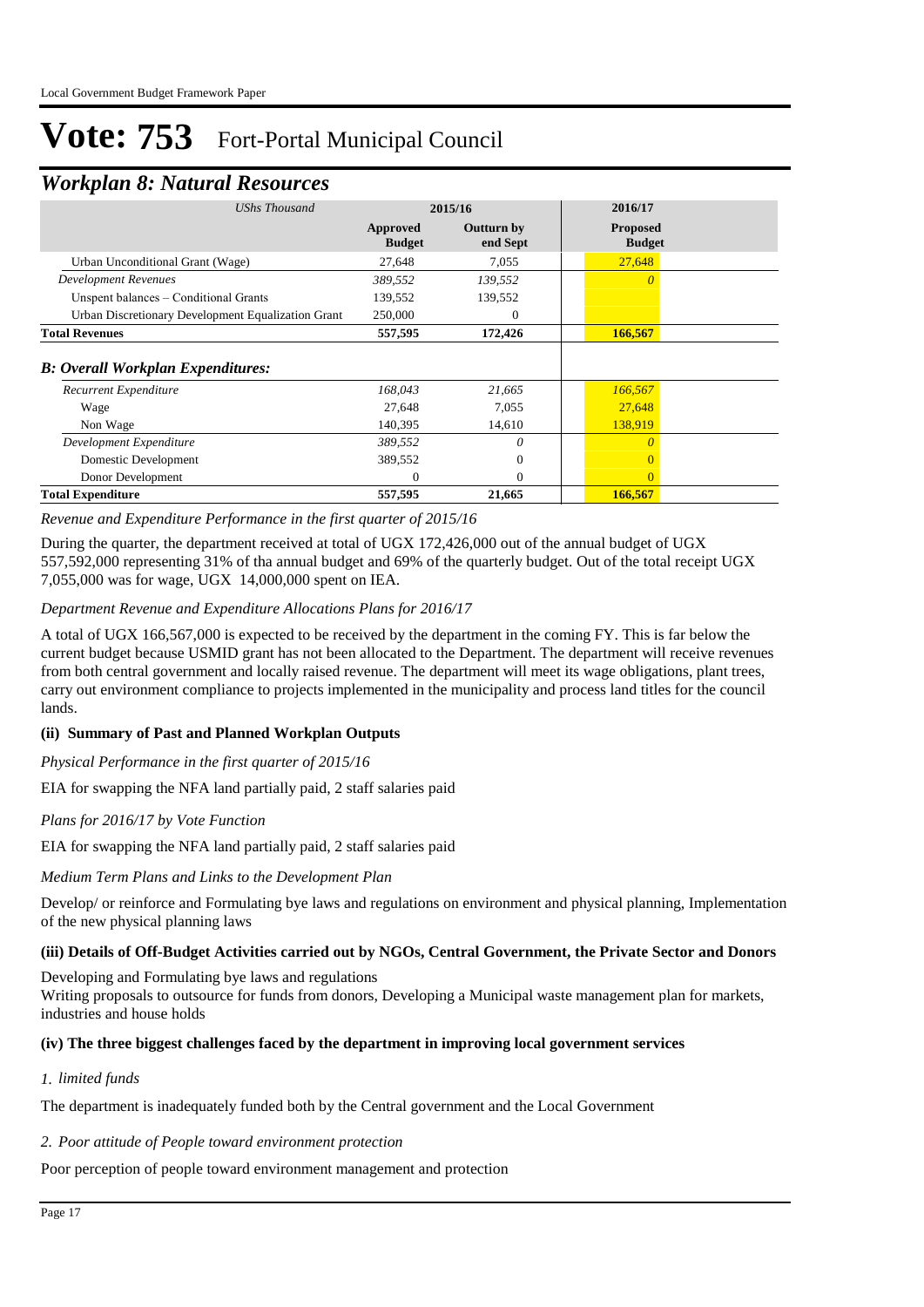## *Workplan 8: Natural Resources*

*Lack of Transport means 3.*

The department has no running vehicle to support in field operations

### *Workplan 9: Community Based Services*

#### **(i) Overview of Workplan Revenue and Expenditures**

| <b>UShs Thousand</b>                               | 2015/16                   |                               | 2016/17                          |  |
|----------------------------------------------------|---------------------------|-------------------------------|----------------------------------|--|
|                                                    | Approved<br><b>Budget</b> | <b>Outturn by</b><br>end Sept | <b>Proposed</b><br><b>Budget</b> |  |
| A: Breakdown of Workplan Revenues:                 |                           |                               |                                  |  |
| <b>Recurrent Revenues</b>                          | 147,114                   | 19,089                        | 141,975                          |  |
| <b>Locally Raised Revenues</b>                     | 22,400                    | 500                           | 22,400                           |  |
| Multi-Sectoral Transfers to LLGs                   | 48.950                    | 2.560                         | 46,076                           |  |
| Sector Conditional Grant (Non-Wage)                | 30.176                    | 7,996                         | 26,018                           |  |
| Unspent balances - Locally Raised Revenues         | 107                       | 107                           |                                  |  |
| Urban Unconditional Grant (Non-Wage)               | 2.000                     | $\Omega$                      | 4.000                            |  |
| <b>Urban Unconditional Grant (Wage)</b>            | 43,481                    | 7,926                         | 43,481                           |  |
| <b>Development Revenues</b>                        | 38,129                    | 24,904                        | $\theta$                         |  |
| <b>Locally Raised Revenues</b>                     |                           | 2.687                         |                                  |  |
| Unspent balances - Conditional Grants              | 18.045                    | 18,045                        |                                  |  |
| Unspent balances - UnConditional Grants            | 194                       | 194                           |                                  |  |
| Urban Discretionary Development Equalization Grant | 19.890                    | 3,978                         |                                  |  |
| <b>Total Revenues</b>                              | 185,242                   | 43,992                        | 141,975                          |  |
| <b>B</b> : Overall Workplan Expenditures:          |                           |                               |                                  |  |
| Recurrent Expenditure                              | 147,114                   | 18.013                        | 141,975                          |  |
| Wage                                               | 54,731                    | 10,486                        | 51,857                           |  |
| Non Wage                                           | 92,382                    | 7,527                         | 90,118                           |  |
| Development Expenditure                            | 38,129                    | $\theta$                      | $\theta$                         |  |
| Domestic Development                               | 38,129                    | $\overline{0}$                | $\Omega$                         |  |
| Donor Development                                  | $\Omega$                  | $\theta$                      | $\Omega$                         |  |
| <b>Total Expenditure</b>                           | 185,242                   | 18,013                        | 141,975                          |  |

*Revenue and Expenditure Performance in the first quarter of 2015/16*

During the first quarter of the FY, the department received a total of UGX 43,992,000 out of the Total annual budget of UGX 185,242,000 a representation of 24%. This is almost on target. However, there was receipt of UGX 2,560,000 for Local revenue in recovery of CDD for Quarter 4 of the previous FY not budgeted for. Generally the Deparment had low allocation of Local revenue to allow the execution of its planned budget. Out of the total receipt UGX 10,486,000 was spent on wage and Non wage spen

#### *Department Revenue and Expenditure Allocations Plans for 2016/17*

The department will receive UGX 141,975 in the FY 2016/17 from both central government grants and locally raised revenues. There is a slight reduction in budget is due central government grant reduction like Support to public library and also no allocation of USMID funds has been yet allocated to the department. Expenditure will be made in the areas of wage 36.5% and the remaining 64.5% is for recurrent operation like support to Library, Youth councils, women council and PWDs

#### **(ii) Summary of Past and Planned Workplan Outputs**

#### *Physical Performance in the first quarter of 2015/16*

3 youth councils supported, I PWD group provided with funds for piggary project, one workplan for Youth Livelihood project prepared and submitted to the ministry of Gender labour and social development

#### *Plans for 2016/17 by Vote Function*

3 youth councils supported, I PWD group provided with funds for piggary project, one workplan for Youth Livelihood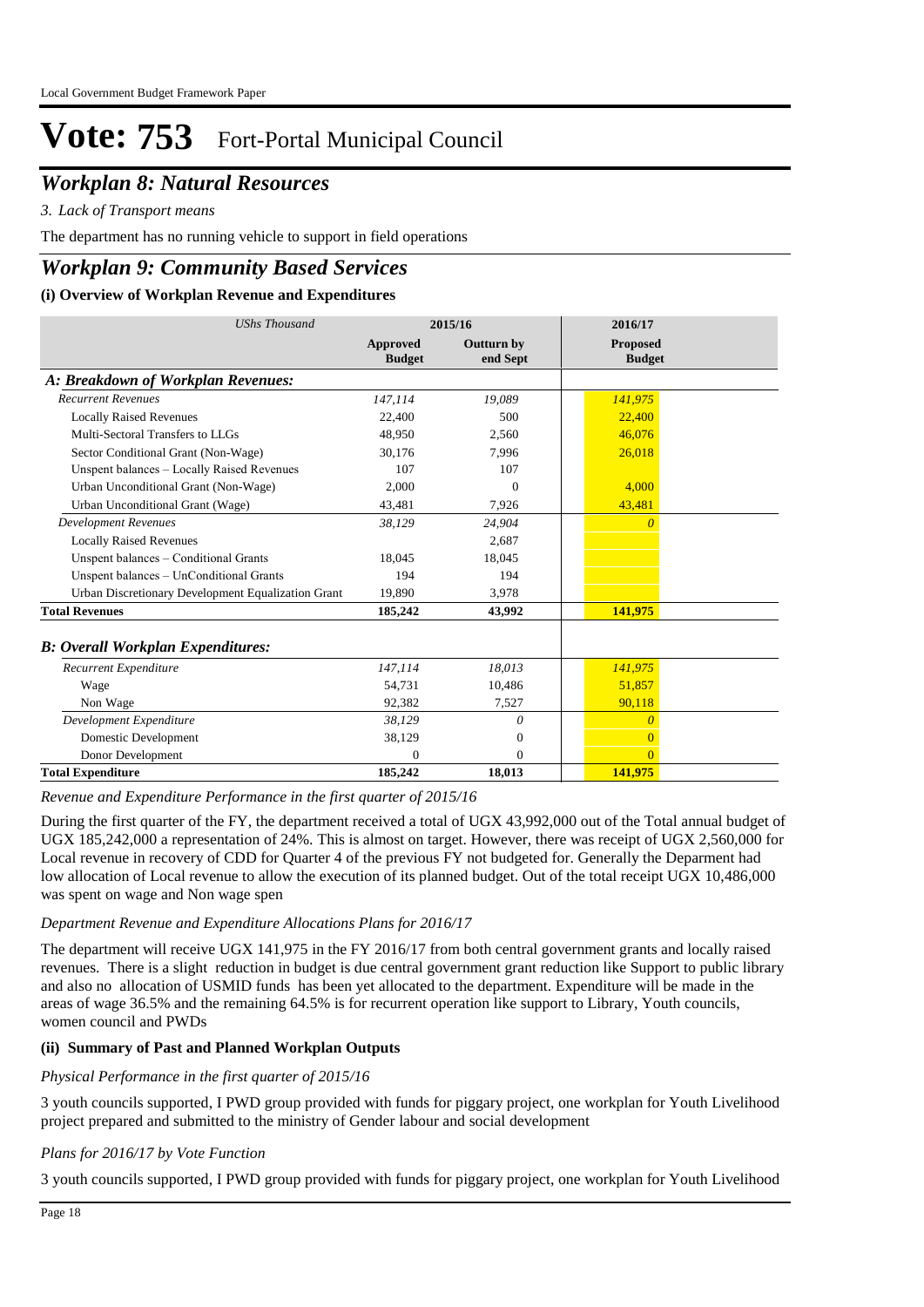## *Workplan 9: Community Based Services*

project prepared and submitted to the ministry of Gender labour and social development

#### *Medium Term Plans and Links to the Development Plan*

Reduction in domestic violence related cases,Improved gender awareness in work places,More than 50% of adult illiterates to have attended training.We shhall have had a tourism maket fully stocked with cultural artcrafts,Condusive labour working environment.

#### **(iii) Details of Off-Budget Activities carried out by NGOs, Central Government, the Private Sector and Donors**

Operationalising the child protection committes in the division, Sensitisation on human rights initiatives,Free legal xervices provided for the poor, creation of other other orphanages and funding government orphanages-Tooro babies home and Manna Rescue home, Provision of scholastic materials and tuition for post primary and tertiary going institutions.

#### **(iv) The three biggest challenges faced by the department in improving local government services**

#### *low funding 1.*

Funds have been reducing overtime and community are more alert with more demands.

#### *Poor turn up of FAL Learners. 2.*

Poor response by adult learners who keep changing location from time to time.

#### *Poor staffing. 3.*

A number of staff positions are vacant causing a gap in service delivery

### *Workplan 10: Planning*

| <b>UShs Thousand</b><br>2015/16                    |                           |                               | 2016/17                          |  |
|----------------------------------------------------|---------------------------|-------------------------------|----------------------------------|--|
|                                                    | Approved<br><b>Budget</b> | <b>Outturn by</b><br>end Sept | <b>Proposed</b><br><b>Budget</b> |  |
| A: Breakdown of Workplan Revenues:                 |                           |                               |                                  |  |
| <b>Recurrent Revenues</b>                          | 85.930                    | 20,276                        | 93.162                           |  |
| <b>Locally Raised Revenues</b>                     | 44,169                    | 5,000                         | 44,169                           |  |
| Support Services Conditional Grant (Non-Wage)      | 6.683                     | 1,672                         |                                  |  |
| Unspent balances - Locally Raised Revenues         | 5.000                     | 5,000                         |                                  |  |
| Unspent balances - UnConditional Grants            | 323                       | 323                           |                                  |  |
| Urban Unconditional Grant (Non-Wage)               | 5,574                     | 2,000                         | 24,812                           |  |
| Urban Unconditional Grant (Wage)                   | 24,181                    | 6,281                         | 24,181                           |  |
| <b>Development Revenues</b>                        | 17,945                    | 11,362                        | $\Omega$                         |  |
| <b>Locally Raised Revenues</b>                     |                           | 873                           |                                  |  |
| Unspent balances - Conditional Grants              | 8,000                     | 8,000                         |                                  |  |
| Urban Discretionary Development Equalization Grant | 9,945                     | 2,489                         |                                  |  |
| <b>Total Revenues</b>                              | 103,875                   | 31,639                        | 93,162                           |  |
| <b>B: Overall Workplan Expenditures:</b>           |                           |                               |                                  |  |
| Recurrent Expenditure                              | 85,930                    | 20,276                        | 93,162                           |  |
| Wage                                               | 24,181                    | 6,281                         | 24,181                           |  |
| Non Wage                                           | 61,750                    | 13,995                        | 68,981                           |  |
| Development Expenditure                            | 17,945                    | 11,150                        | $\Omega$                         |  |
| Domestic Development                               | 17,945                    | 11,150                        | 0                                |  |
| Donor Development                                  | $\Omega$                  | $\Omega$                      | $\theta$                         |  |
| <b>Total Expenditure</b>                           | 103,875                   | 31,426                        | 93,162                           |  |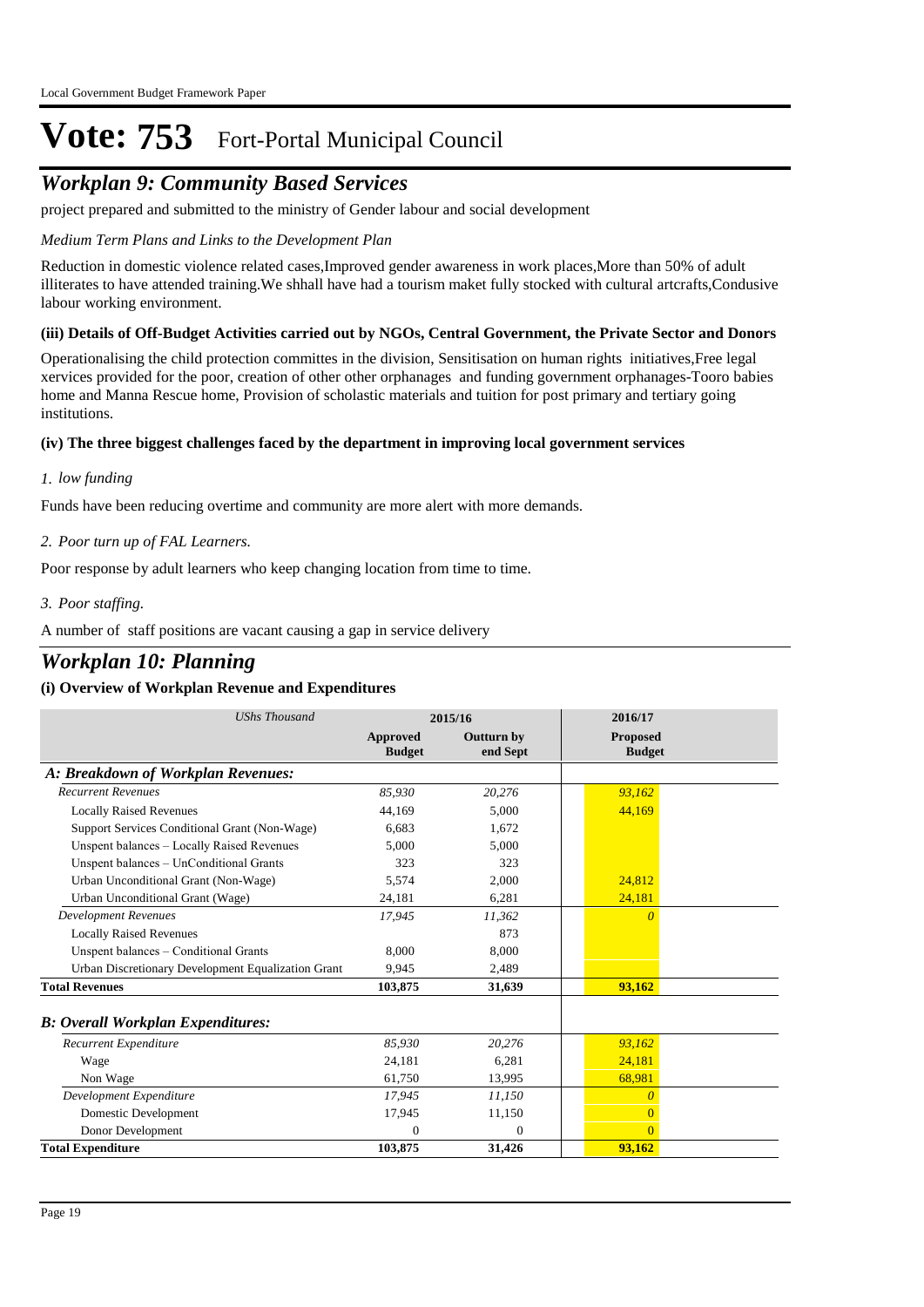## *Workplan 10: Planning*

#### *Revenue and Expenditure Performance in the first quarter of 2015/16*

During the first quarter of the Fy, the department received a total of UGX 31,639,000 out of the annual budget of UGX 103,875,000 a representation of 30% of the annual budget and 88% of the quarterly budget. The department received much of the urban unconditional nonwage above the budget because of low allocation of the local revenue in order to meet its mandatory obligations like reporting, planning and budgeting.

#### *Department Revenue and Expenditure Allocations Plans for 2016/17*

In the coming FY, the department will receive UGX 93,162,000 of which 26% is wage and 74% is for departmental routine operations.

#### **(ii) Summary of Past and Planned Workplan Outputs**

#### *Physical Performance in the first quarter of 2015/16*

Workplan and budget produced, 1 Workshop for finalising the development plan Held, Reports submitted to relevant Ministries, 3 TPC meetings held and minutes produced

#### *Plans for 2016/17 by Vote Function*

Workplan and budget produced, 1 Workshop for finalising the development plan Held, Reports submitted to relevant Ministries, 3 TPC meetings held and minutes produced

#### *Medium Term Plans and Links to the Development Plan*

In the Medium term, the Unit will continue to foster its mandate of plan coordination, reporting, data collection and make the planning unit a one stop centre for data and information for the Municipality

#### **(iii) Details of Off-Budget Activities carried out by NGOs, Central Government, the Private Sector and Donors**

Provision of some critical Data and information collected by Central Government Agencies Like UBOS such as population Data, Poverty indicators and also liaison with both the District and NGOs operating within the Municipal to produce the necessary data and information for planning.

#### **(iv) The three biggest challenges faced by the department in improving local government services**

#### *Office Space 1.*

The unit has no office space of operation. This affects the storage of documents and staff working

#### *Office furniture and tools 2.*

There is still lack of essential furniture to furnish the unit to the level of a secretariate for TPC

#### *Lack of Transport Means 3.*

There is no any means of transport to support data collection, Project monitoring, and supervision to lower units

### *Workplan 11: Internal Audit*

| UShs Thousand                                 | 2015/16                   |                               | 2016/17                          |
|-----------------------------------------------|---------------------------|-------------------------------|----------------------------------|
|                                               | Approved<br><b>Budget</b> | <b>Outturn by</b><br>end Sept | <b>Proposed</b><br><b>Budget</b> |
| A: Breakdown of Workplan Revenues:            |                           |                               |                                  |
| <b>Recurrent Revenues</b>                     | 50,361                    | 8.155                         | 51,161                           |
| <b>Locally Raised Revenues</b>                | 18,600                    | 500                           | 18,600                           |
| Support Services Conditional Grant (Non-Wage) | 1,200                     | 300                           |                                  |
| Urban Unconditional Grant (Non-Wage)          | 2.000                     | 500                           | 4,000                            |
| Urban Unconditional Grant (Wage)              | 28,561                    | 6,855                         | 28,561                           |